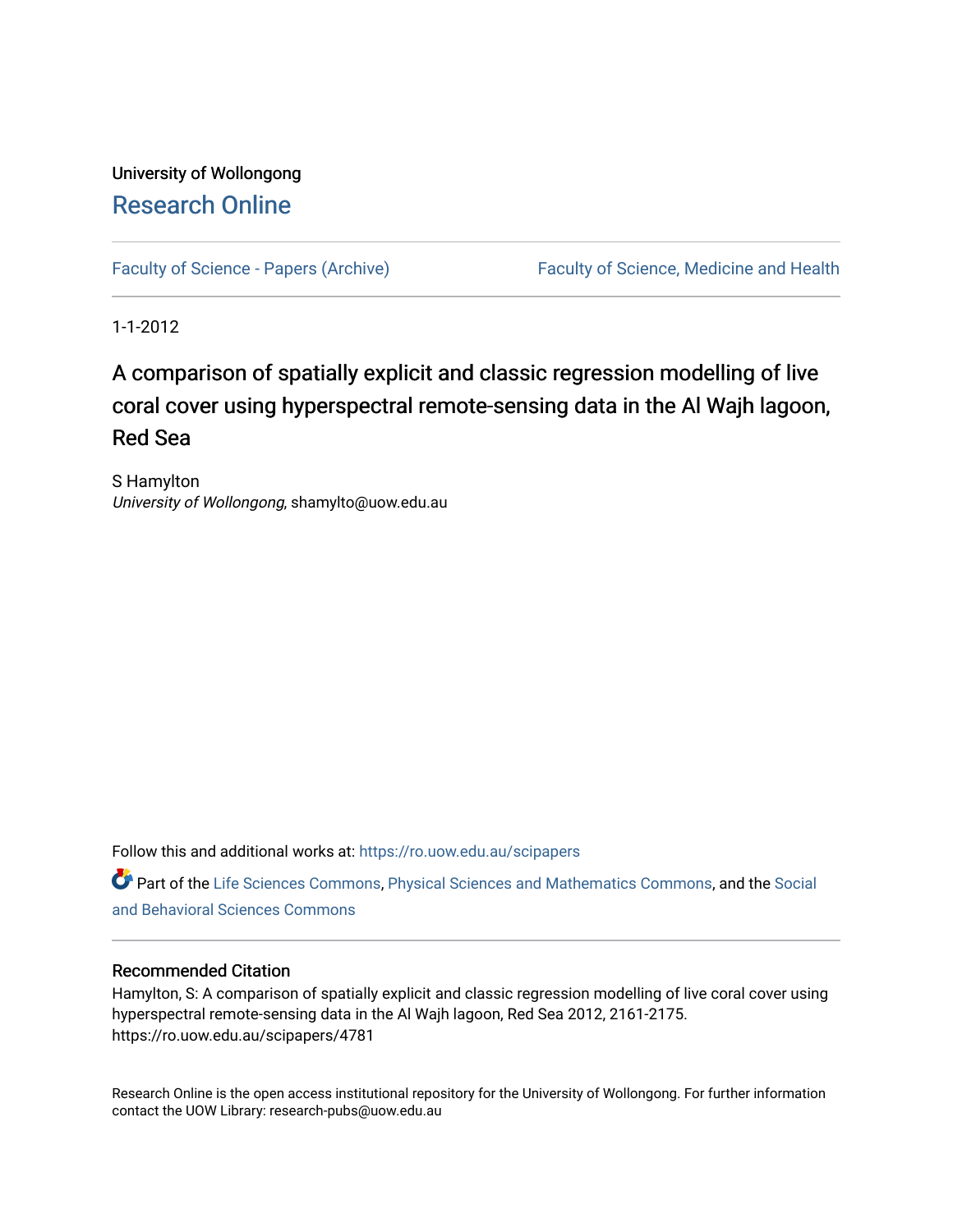# A comparison of spatially explicit and classic regression modelling of live coral cover using hyperspectral remote-sensing data in the Al W ajh lagoon, Red Sea

## Abstract

Live coral is a key component of the Al Wajh marine reserve in the Red Sea. The management of this reserve is dependent on a sound understanding of the existing spatial distribution of live coral cover and the environmental factors influencing live coral at the landscape scale. This study uses remote-sensing techniques to develop ordinary least squares and spatially lagged autoregressive explanatory models of the distribution of live coral cover inside the Al Wajh lagoon, Saudi Arabia. Live coral was modelled as a response to environmental controls such as water depth, the concentration of suspended sediment in the water column and exposure to incident waves. Airborne hyperspectral data were used to derive information on live coral cover as a response (dependent) variable at the landscape scale using linear spectral unmixing. Environmental controls (explanatory variables) were derived from a physics-based inversion of the remote-sensing dataset and validated against field-collected data. For spatial regression, cases referred to geographical locations that were explicitly drawn on in the modelling process to make use of the spatially dependent nature of coral cover controls. The transition from the ordinary least squares model to the spatially lagged model was accompanied by a marked growth in explanatory power (R 2 = 0.26 to 0.76). The theoretical implication that follows is that neighbourhood context interactions play an important role in determining live coral cover. This provides a persuasive case for building geographical considerations into studies of coral distribution.

### Keywords

spatially, explicit, classic, modelling, live, coral, cover, hyperspectral, regression, remote, comparison, sensing, data, al, wajh, lagoon, red, sea

### **Disciplines**

Life Sciences | Physical Sciences and Mathematics | Social and Behavioral Sciences

### Publication Details

Hamylton, S. (2012). A comparison of spatially explicit and classic regression modelling of live coral cover using hyperspectral remote-sensing data in the Al Wajh lagoon, Red Sea. International Journal of Geographical Information Science, 26 (11), 2161-2175.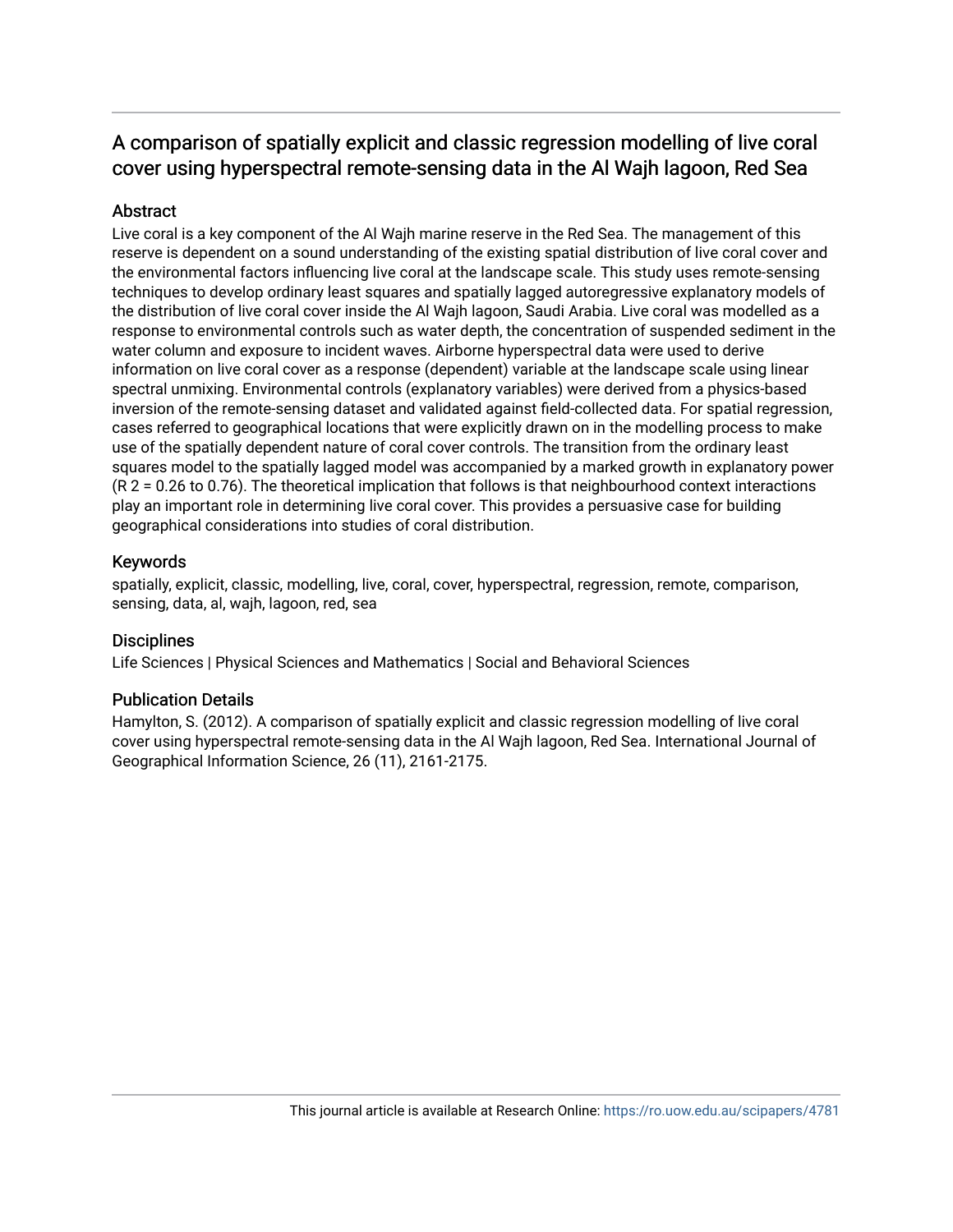# **A comparison of spatially explicit and classic regression modelling**

- **of live coral cover using hyperspectral remote sensing data in the Al Wajh lagoon, Red Sea**
- **Abstract**

Live coral is a key component of the Al Wajh marine reserve in the Red Sea, and the management of this reserve is dependent on a sound understanding of the existing spatial distribution of live coral cover and the

- environmental factors influencing live coral at the landscape scale. The present study uses remote sensing
- techniques to develop ordinary least squares and spatially lagged autoregressive explanatory models of the
- distribution of live coral cover inside the Al Wajh lagoon, Saudi Arabia. Live coral was modelled as a response
- to environmental controls such as water depth, the concentration of suspended sediment in the water column and
- exposure to incident waves. Airborne hyperspectral data were used to derive information on live coral cover as a

response (dependent) variable at the landscape scale using linear spectral unmixing. Environmental controls

- (explanatory variables) were derived from a physics-based inversion of the remote sensing dataset and validated
- 14 against field-collected data. For spatial regression, cases referred to geographical locations that were explicitly
- drawn on in the modelling process to make use of the spatially dependent nature of coral cover controls. The
- transition from the ordinary least squares model to the spatially lagged model was accompanied by a marked

17 growth in explanatory power ( $R^2$ =0.26 to  $R^2$ =0.76). The theoretical implication that follows is that

neighbourhood context interactions play an important role in determining live coral cover. This provides a

persuasive case for building geographical considerations into studies of coral distribution.

20 Keywords: *Spatial regression, Saudi Arabia, spatial autoregression, spatial autocorrelation, live coral cover* 

# **1 Introduction**

Coral reefs underpin tropical coastal ecosystems through the provision of ecological services (e.g., mangrove and seagrass growth promotion, structural habitat complexity for fish) and goods (e.g., primary production to support fish and invertebrate populations, calcification) (Côté and Reynolds, 2006). To sustain these goods and services, marine protected areas have been proven a highly effective conservation measure for coral reefs (Roberts et al., 2003). At the heart of marine protected area planning is the need to understand both the existing spatial distribution of live coral and the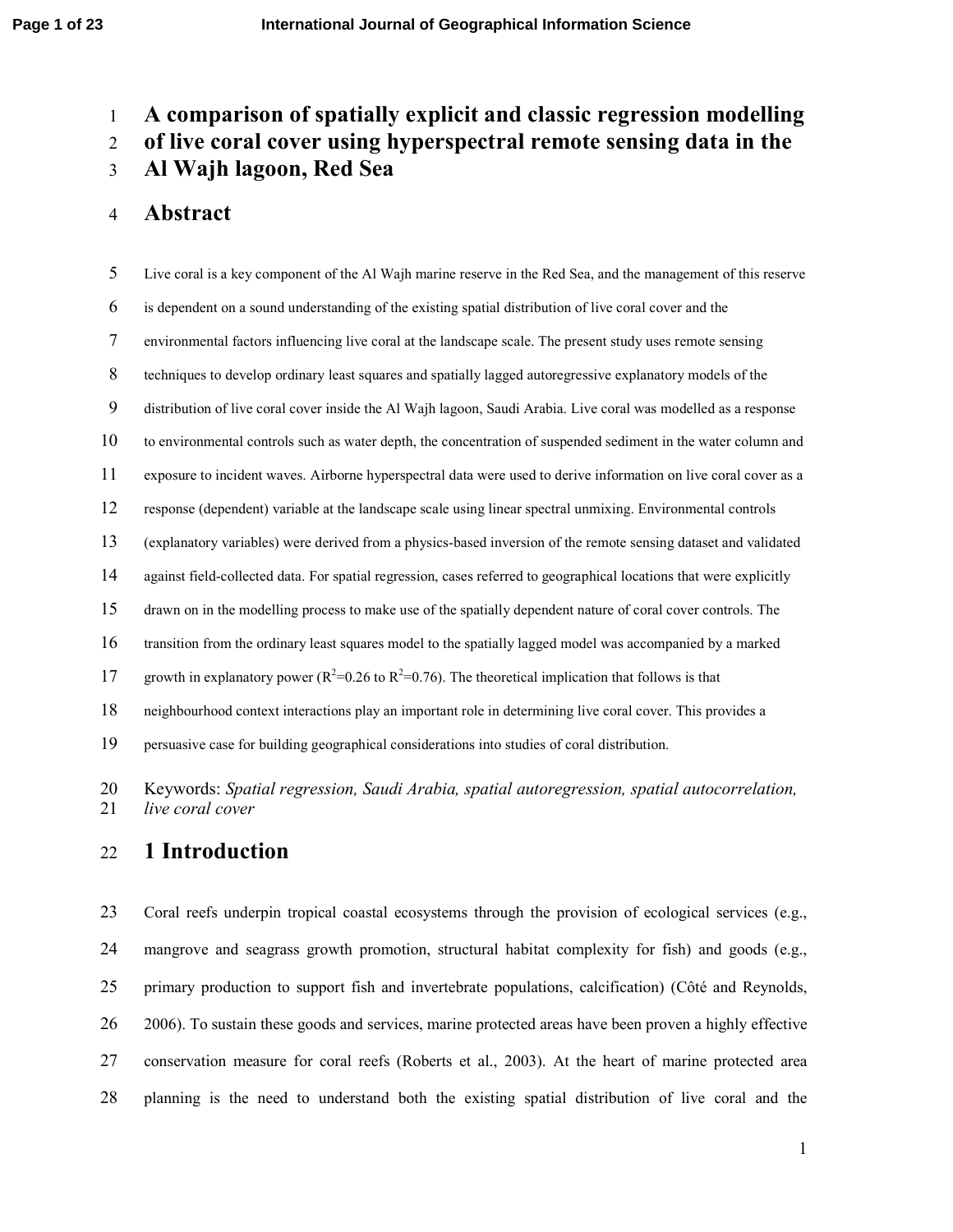#### **International Journal of Geographical Information Science Page 2 of 23**

29 environmental factors influencing their distribution at the landscape scale  $(10 - 100 \text{ km}^2)$  (Sobel & Dahlgren, 2004; Almany et al., 2009). One of the key challenges to the development of this understanding is the paucity of biophysical datasets available in these frequently large but remote environments. Recent increases in the accuracy, precision and affordability of geospatial technologies (GIS, GPS and remote sensing) provide new opportunities for mapping and modelling live coral cover. Such technologies yield geographically-referenced datasets that allow mapping and modelling exercises to be conducted in a spatially explicit manner. This allows reef managers to quantify spatial patterning in benthic communities, determine optimal sampling strategies for monitoring ecological health and avoid the incorporation of redundancy into datasets (which in turn violates statistical assumptions about the geographical independence of benthic communities across reefs) (Haining, 2003).

Mapping the distribution of live coral cover has largely been made possible through the development of optical satellite and airborne as well as acoustic remote sensing technology and the associated refinement of image processing routines for application to marine environments. Airborne hyperspectral remote sensing campaigns acquire imagery of the requisite spatial and spectral detail to accurately resolve live coral while accounting for the influence of the overlying atmospheric and water column layers on light transfer (Klonowski et al, 2007). The rich content of hyperspectral datasets allows their manipulation to retrieve information on water quality, bathymetry and benthic cover using physics-based inversion techniques (Brando et al., 2009; Hedley et al 2009), spectral unmixing (Goodman and Ustin, 2007), optimization and semi-analytical techniques (Lee et al. 1999; Wettle et al. 2006). Such mapping exercises yield spatially continuous, landscape scale datasets on the distribution of live coral that can be used as a foundation for modelling exercises that further our understanding of the relationship between live coral cover and local environmental influences. 

Spatial modelling can be defined as an assemblage of empirical techniques in which a clear association is maintained and exploited between quantitative data and the spatial coordinates that locate them (Chorley 1972). Defined in this way, the application of spatial modelling has largely developed through the establishment of spatially explicit rule sets for defining segments of object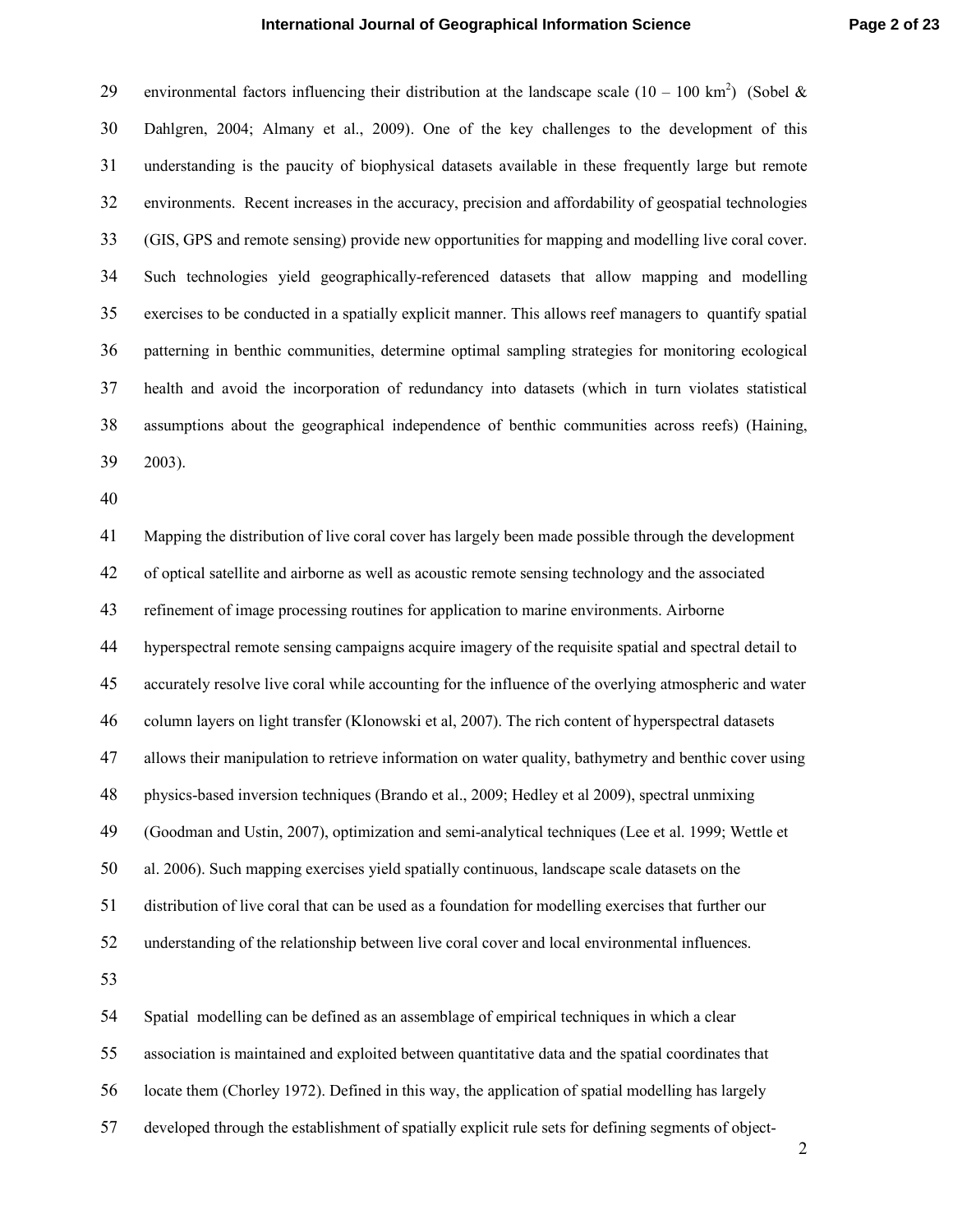based image analysis techniques (Benfield et al. 2007) and the use of spatial metrics to quantify spatial patterning on reefs (Le Drew et al. 2000; Phinn et al. 2003; Purkis et al. 2007). In terms of inferential modelling that seeks to explain or predict observable patterns in live coral cover, classic (spatially implicit) statistical approaches have commonly been employed at the landscape scale, such as ordinary least squares regression (Harborne et al, 2006) and generalised additive models (Garza Perez, 2004). Such approaches do not account for the inherent spatial structure of ecosystems (Fortin and Dale, 2005) that is manifest on a coral reef as a result of the autocorrelated distribution of the environmental characteristics that determine coral survival.

The objective of this study is to use hyperspectral remote sensing techniques to implement and compare two different multivariate regression models that seek to explain the spatial distribution of live coral cover inside a lagoon at the landscape scale. A wide variety of controls could potentially influence the proportion of live coral cover inside the Al Wajh lagoon. These include, but are not limited to, water depth, wave power, suspended sediment concentration, the frequency and intensity of high energy storm events, the availability of antecedent platform and suitable substrate for larval settlement (for a comprehensive summary of environmental controls of coral distribution, see Done, 2011). These controls operate across a range of scales and while some are subject to local fluctuations that produce interrelationships, synergies and feedbacks, others (e.g. salinity) can be considered uniform across the extent of the study area and treated as constant terms. Of these variables, water depth, wave power and suspended sediment concentration were selected for the models because they have been suggested as determinants of coral community structure inside the Al Wajh lagoon (Sheppard et al. 1992; De Vantier 2000). They also exhibit variation at the scale of the study area and information on these variables can be derived at the landscape scale across the study area using GIS 81 and remote sensing techniques.

A key aim of this study is to establish which type of regression modelling is most appropriate for explaining the distribution of live coral inside the Al Wajh lagoon. One model uses ordinary least squares regression while a second introduces a spatially lagged autoregressive term to build a spatial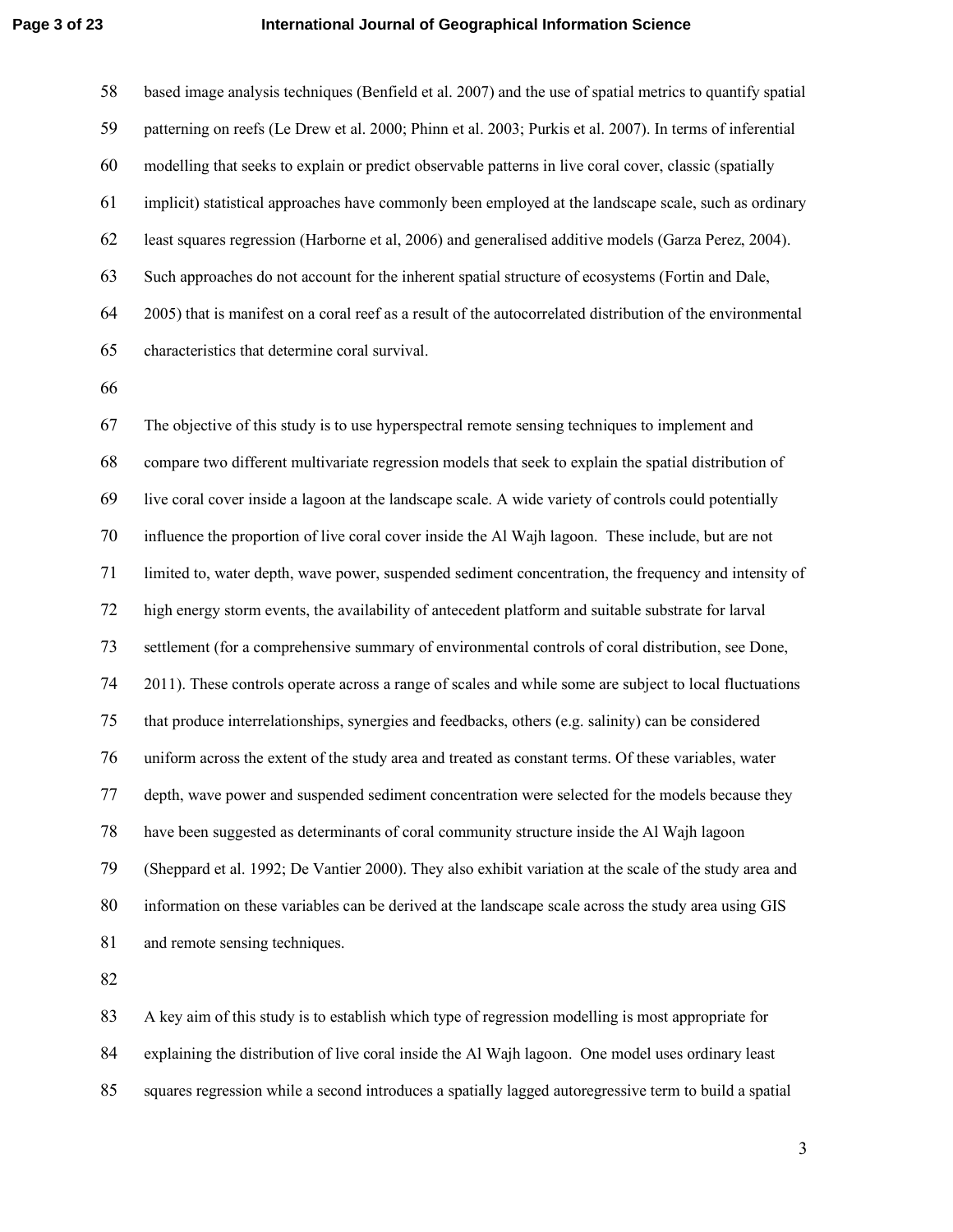component into the model. The null hypothesis for these models is that none of the variables have any

influence on the distribution of live coral cover inside the Al Wajh lagoon.

# **2 Methodology**

### **2.1 Study Area**

The Al Wajh Bank is situated along the north-eastern part of the Red Sea coastline of the Kingdom of Saudi Arabia (Figure 1), it is the most extensive of a series of reef platforms that comprise a reserve network designated by the National Commission for Wildlife Conservation and Development in 2000. The modelling exercise aimed to develop an understanding of the environmental controls on live coral distribution to inform reserve management. It was applied to a sub-area of interest at the northern end of the lagoon which traversed environmental gradients of water depth, suspended sediment concentration and wave exposure (see inset box on Figure 1). The barrier reef system is comprised of a continuous line of reefs stretching for approximately 100 km and separated by several narrow (< 200 m width) channels. The outer edge of the bank lies approximately 26 km offshore and runs parallel to the shoreline for approximately 50 km before curving landward to enclose the reef system around a central lagoon (Fig. 1). The depth of the lagoon floor ranges from 30-60 m, becoming progressively shallower towards the coastline that comprises an alluvial sandy plain. The present living reefs, both along the barrier and inside the lagoon, have developed during the past 6000 years as Holocene sea levels have risen on top of topographic highs formed by earlier reef structures (Sheppard et al. 1992; De Vantier 2000). The shelf inside the barrier supports a range of islands and associated reef formations including platform or patch reefs, lagoon pinnacles, reticulate reef systems, submerged reef ridges and cay reefs.  $\frac{108}{109}$ [Figure 1 here ] **2.2 Methodology** 

The methodological components of this study can be subdivided into two sections: *i.* the derivation and validation of variables using remote sensing techniques and *ii.* The construction and comparison of two different types of regression model (classic and spatially explicit) for live coral cover.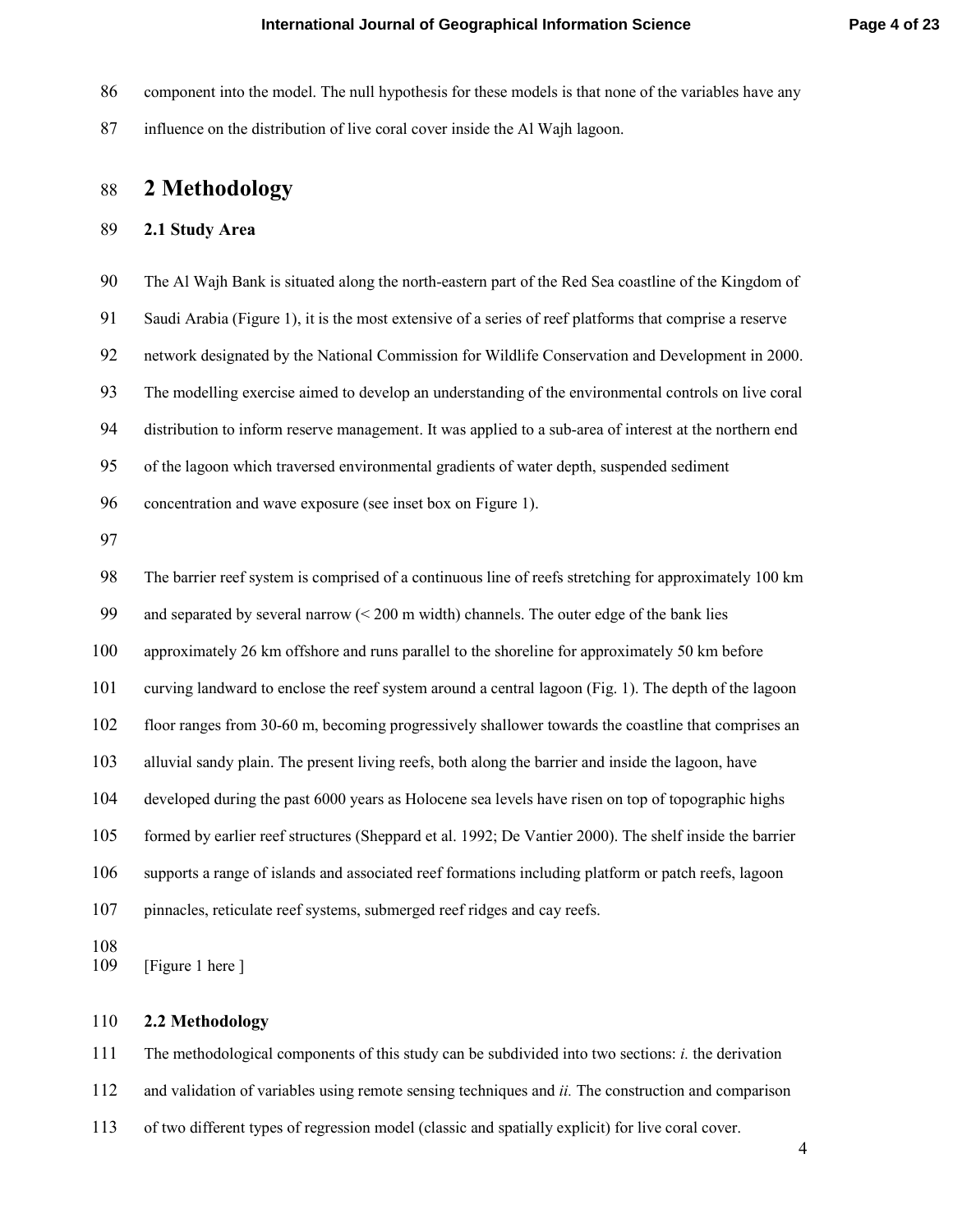| 114<br>115 | [Figure 2 here.]                                                                                            |  |  |
|------------|-------------------------------------------------------------------------------------------------------------|--|--|
| 116<br>117 | 2.3 The derivation and validation of variables using remote sensing techniques                              |  |  |
| 118        | 2.3.1 Acquisition of airborne hyperspectral imagery                                                         |  |  |
| 119<br>120 | Hyperspectral data inside the Al Wajh barrier were acquired on 9 <sup>th</sup> May 2008 using an AISA Eagle |  |  |
| 121        | imaging sensor mounted to a Cessna seaplane. The AISA Eagle instrument measured 128 contiguous              |  |  |
| 122        | spectral bands from 400 to 994 nm at a spectral and spatial resolution of 5 nm and 1 m respectively.        |  |  |
| 123        | The image covered approximately 20 $km^2$ (1.5 km wide by 13 km in length) and was located along the        |  |  |
| 124        | northern coast of the inner Wajh Barrier.                                                                   |  |  |
| 125        |                                                                                                             |  |  |
| 126        | 2.4 Derivation of information on explanatory variables: Water depth, suspended                              |  |  |
| 127        | sediment concentration and wave exposure                                                                    |  |  |
|            |                                                                                                             |  |  |
| 128<br>129 | 2.4.1 Water depth and suspended sediment concentration                                                      |  |  |
| 130        | An atmospheric correction was carried out on the raw hyperspectral imagery using the fast-line-of-          |  |  |
| 131        | sight atmospheric analysis of spectral hypercubes (FLAASH) module™ within the software                      |  |  |
| 132        | environment for visualising images (ENVI) 4.5. Standard atmospheric water column amounts were               |  |  |
| 133        | calculated for a tropical atmosphere with a maritime aerosol model to represent the boundary layer          |  |  |
| 134        | above oceans, accounting for sea spray (Cooley et al. 2002).                                                |  |  |
| 135<br>136 | A semi-analytical optimization model was used to simultaneously derive bathymetry, water optical            |  |  |
| 137        | properties and subsurface remote sensing reflectance from the atmospherically corrected hyperspectral       |  |  |
| 138        | image. The semi-analytical model algorithm was based on quasi-single-scattering theory (Gordon,             |  |  |
| 139        | 1994), and was implemented through a series of simulations that populated parameters to estimate            |  |  |
| 140        | subsurface remote sensing reflectance from surface remote sensing reflectance (Lee et al. 1998 and          |  |  |
| 141        | 1999). To perform the optimisation it was necessary to impose a series of constraints on input              |  |  |
| 142        | parameters, the derivation of which are outlined by Goodman et al. (2008), who describe the                 |  |  |
| 143        | application of this approach to a coral reef environment (Table 1). For the purpose of this analysis, the   |  |  |
| 144        | model was applied to coral spectra to yield information on bottom albedo, the particle-backscattering       |  |  |
| 145        | coefficient (from which a measure of suspended sediment could be derived) and water depth.                  |  |  |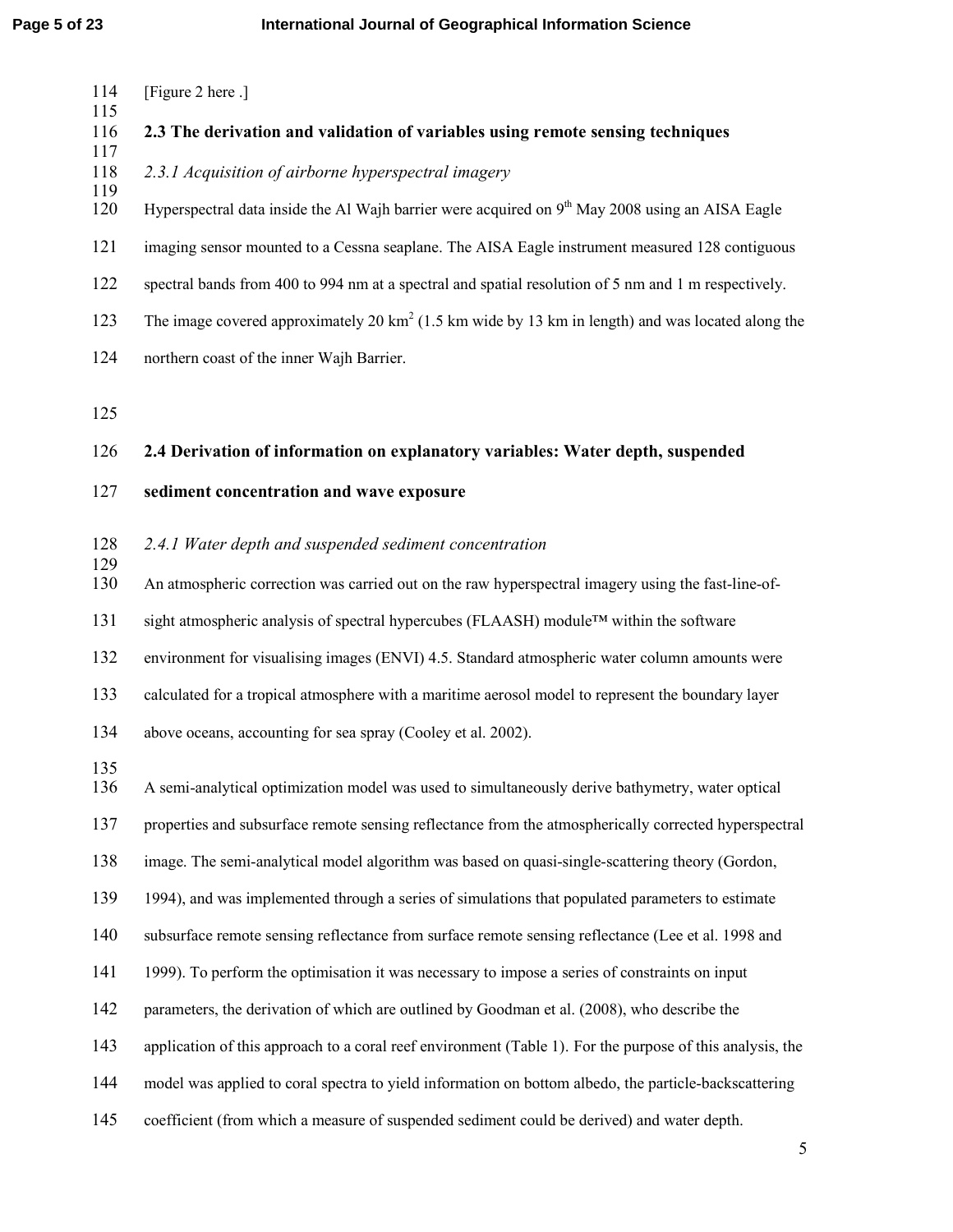| 146<br>147<br>148<br>149<br>150<br>151 | Table 1. Constraints employed for optimisation of the semi-analytical inversion model, as defined in<br>Goodman (2008). |
|----------------------------------------|-------------------------------------------------------------------------------------------------------------------------|
| 152                                    | 2.42 Field measurement of water depth and suspended sediment                                                            |
| 153                                    | A dataset of 188 bathymetric readings across the study area was collected using a Norcross X single                     |
| 154                                    | beam bathymetric sounder in conjunction with the water sampling for validating the output                               |
| 155                                    | bathymetry from the semi-analytical model. The suspended sediment concentration (SSC) was                               |
| 156                                    | measured in-situ by extracting 50 water samples of 200 mL volume from transects ran perpendicular                       |
| 157                                    | to the coastline across the coastal shelf. Sample collection was timed to coincide with acquisition of                  |
| 158                                    | the airborne remotely sensed imagery and extractions were taken from just below the wave base at a                      |
| 159                                    | depth of 1 m using a length of piping with a pre-rinsed sample bottle attached to the end of it. The                    |
| 160                                    | location of each sample was recorded using a dGPS (accuracy $\leq 1$ m).                                                |
| 161                                    |                                                                                                                         |
| 162                                    | Suspended sediment was measured from the field samples in a laboratory using filtration methods. For                    |
|                                        |                                                                                                                         |
| 163                                    | estimation of SSC across the study area, the dataset of fifty water samples was divided randomly so                     |
| 164                                    | that 25 of the samples could be used to establish a simple power relationship between the particle                      |
| 165                                    | backscattering coefficient (derived from the semi-analytical optimization modelling) and suspended                      |
| 166                                    | sediment. This relationship was then used to predict suspended sediment concentration across the                        |
| 167                                    | study area using ArcGIS Model Builder. The remaining 25 samples were used to test the accuracy of                       |
| 168                                    | this relationship once it had been extrapolated over the study area. This validation proceeded by                       |
| 169                                    | plotting the locations of the field samples taken and comparing suspended sediment measured in the                      |
| 170                                    | laboratory with that modelled from the remote sensing image.                                                            |
| 171                                    |                                                                                                                         |

To estimate wave exposure, the fetch-based method of Ekebom et al*.* (2003) was employed using linear wave theory to estimate incident power on the basis of fetch and wind power statistics, with bathymetric information incorporated to account for the influence of refraction and shoaling (for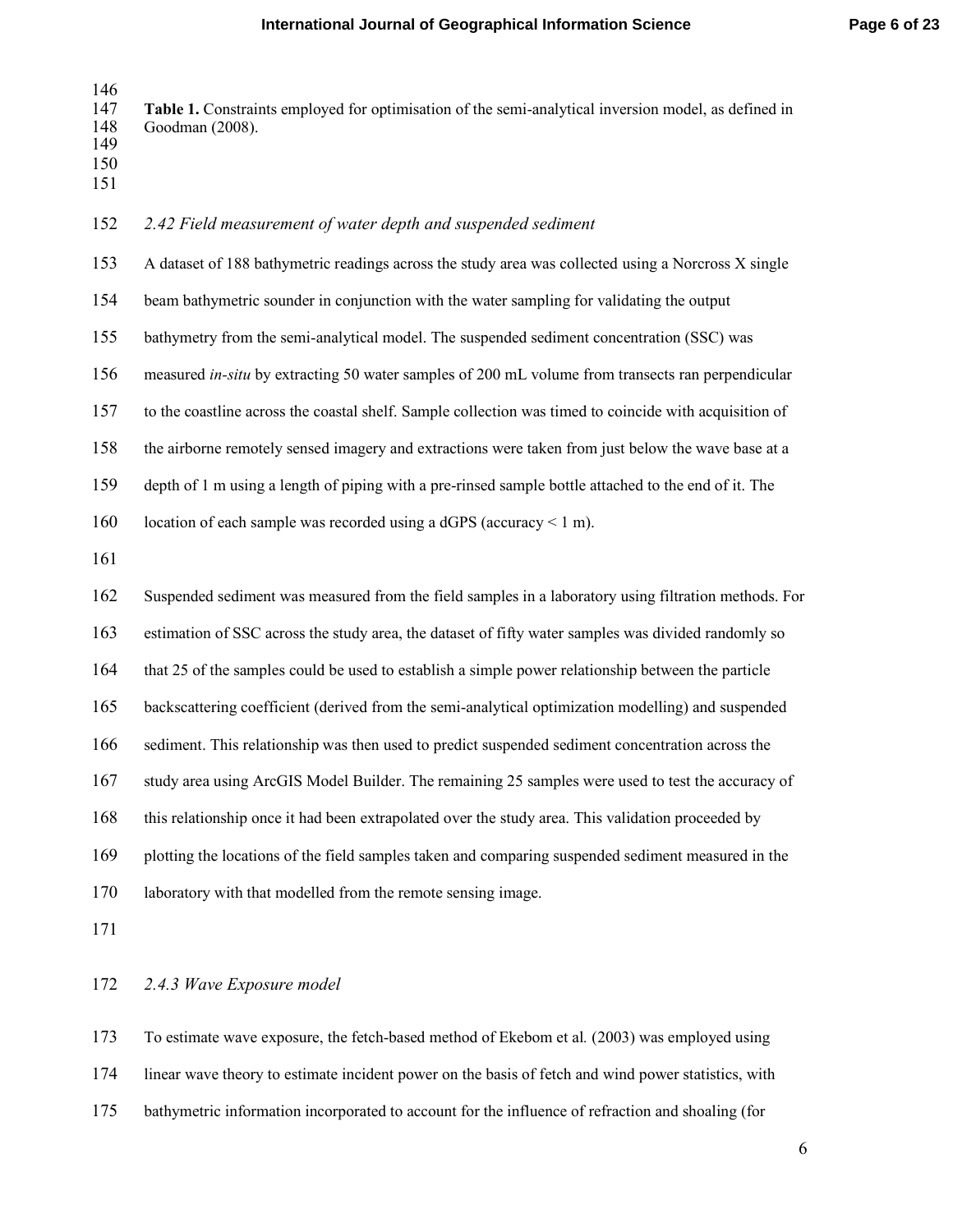| 176 | further details of method see Hamylton, 2011b). A 30 m grid was placed over the study area and the     |
|-----|--------------------------------------------------------------------------------------------------------|
| 177 | radiating lines extension tool in ArcView (Jenness 2006) was used to generate 8 lines of length 30 km, |
| 178 | spaced 45 degrees apart, originating from each grid point. All fetch-limited lines (i.e., those        |
| 179 | intersecting an overlaid coastline shapefile) were trimmed at the point of intersection with the       |
| 180 | coastline. Polyline lengths were then calculated and input as fetch distances from each direction into |
| 181 | the linear wave transform model.                                                                       |
| 182 |                                                                                                        |
| 183 | Data on the speed and frequency of direction from which winds blew in the study area were extracted    |
| 184 | from the Indian Ocean volume of the Marine Climatic Atlas of the World (United States Navy 1995)       |
| 185 | for input into the linear wave transform model. This atlas reported wind speed and frequency data      |
| 186 | from a meteorological station at 10m above sea level approximately 50 km north of the study site       |
| 187 | located on Bahrein Island, Saudi Arabia (26°16'N, 50° 37'E). Data were averaged across a time period   |
| 188 | that spanned from January 1991-October 1995.                                                           |
| 189 |                                                                                                        |
| 190 | Fetch lengths and wind data were input into the significant wave height and wave period equations      |
| 191 | which were used to calculate wave energy from linear wave theory (Ekebom et al. 2003; Hamylton,        |
| 192 | 2011b). As the study area was inside an enclosed lagoon, fetch-limited equations were employed for     |
| 193 | each cardinal and subcardinal direction and summed to provide an overall measure of exposure at each   |
| 194 | grid point, which was then interpolated to a continuous surface of 1 m resolution.                     |
| 195 | 2.5 Derivation of information on the Dependent variable: live coral cover                              |
| 196 |                                                                                                        |
| 197 | 2.5.1 Field sampling of image spectra and coral community surveys                                      |
| 198 | Field spectra of four benthic coverages (live coral, dead coral, macroalgae and sand) were collected   |
| 199 | for input to the spectral unmixing algorithm using a TRIOS™ Ramses ARC sensor. These coverages         |
| 200 | were representative of the community components falling inside the study area on habitat maps          |
| 201 | previously prepared by the Japanese International Cooperation Agency through interpretation of aerial  |
| 202 | photography. The spectrometer measured light in the wavelength range 300 - 920 nm, with an optical     |
| 203 | resolution of $\sim$ 5 nm (Datentechnik GmbH, 2004). Underwater measurements were taken across an      |

integration time of 63 ms with 50 replications collected for each benthic coverage within each of five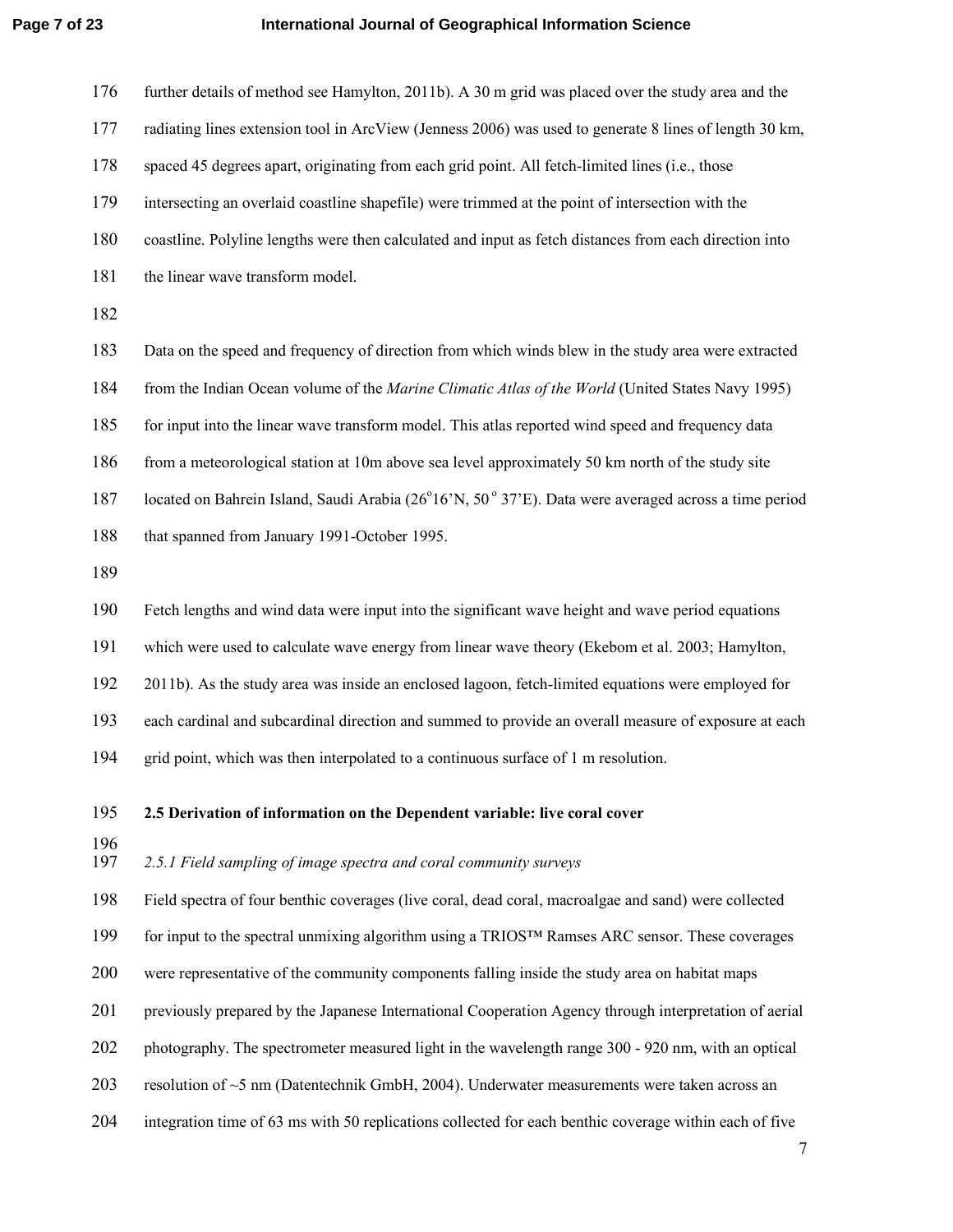| 205        | sample sites. Average endmember spectra for each target were smoothed for the elimination of high           |
|------------|-------------------------------------------------------------------------------------------------------------|
| 206        | frequency noise (Savitzky-Golay, 1964) and interpolated to yield reflectance at 1 nm intervals with a       |
| 207        | cubic spline (Karpouzli et al., 2004).                                                                      |
| 208        |                                                                                                             |
| 209        | Additional coral community records were collected in the form of six detailed 20 x 2 m phototransects       |
| 210        | established across a range of inshore - offshore and sheltered – exposed locations. This methodology        |
| 211        | yielded 20 photographs per transect line, i.e., 120 photographs overall, each of which were visually        |
| 212        | assessed for percentage of live coral cover using Coral Point Count with single random point                |
| 213        | specification (Kohler and Gill 2006).                                                                       |
| 214<br>215 | 2.5.2 Spectral unmixing of the hyperspectral imagery                                                        |
| 216<br>217 | A brief summary of the unmixing routine applied to the hyperspectral imagery is provided here as a          |
| 218        | detailed description has been published elsewhere (Hamylton, 2011a). Pre-processing steps included          |
| 219        | atmospheric and water column correction (see section 2.4.1), geometric correction and data subsetting       |
| 220        | via multiple discriminant function analysis. Multiple discriminant function analysis was applied to the     |
| 221        | collected field spectra to define an optimal subset of wavelengths for resolving benthic coverages and      |
| 222        | spectral unmixing was performed on this subset to decompose the reflectance of the materials with           |
| 223        | different spectral properties inside the ground field of view of a single pixel $(1 \times 1$ m resolution) |
| 224        | (Kruse et al. 1993). On the basis of the image reflectance for each pixel and the field collected spectra   |
| 225        | of the individual benthic coverages, the proportions of the individual elements falling inside each pixel   |
| 226        | were derived by solving a set of simultaneous linear equations. The linear mixture model assumed            |
| 227        | that, for a given wavelength, the total number of photons reflected from a single pixel and detected by     |
| 228        | the sensor was a linear function of the reflectance of the individual components and the fractional area    |
| 229        | of the pixels they cover:                                                                                   |
| 230        | $r = \sum_{n=0}^{n} a_n f_n + e_n$<br>Equation 1                                                            |

 $r_x = \sum a_{xi} f_j + e_x$ *j*=1 230  $r_x = \sum a_{x,i} f_j + e_x$  Equation 1 231<br>232 where  $r_x$  = reflectance of a given pixel in the *x*th of z spectral bands 233  $n =$  the number of mixture components

234  $f_j$  = the *j*th fractional component in the makeup of  $r_x$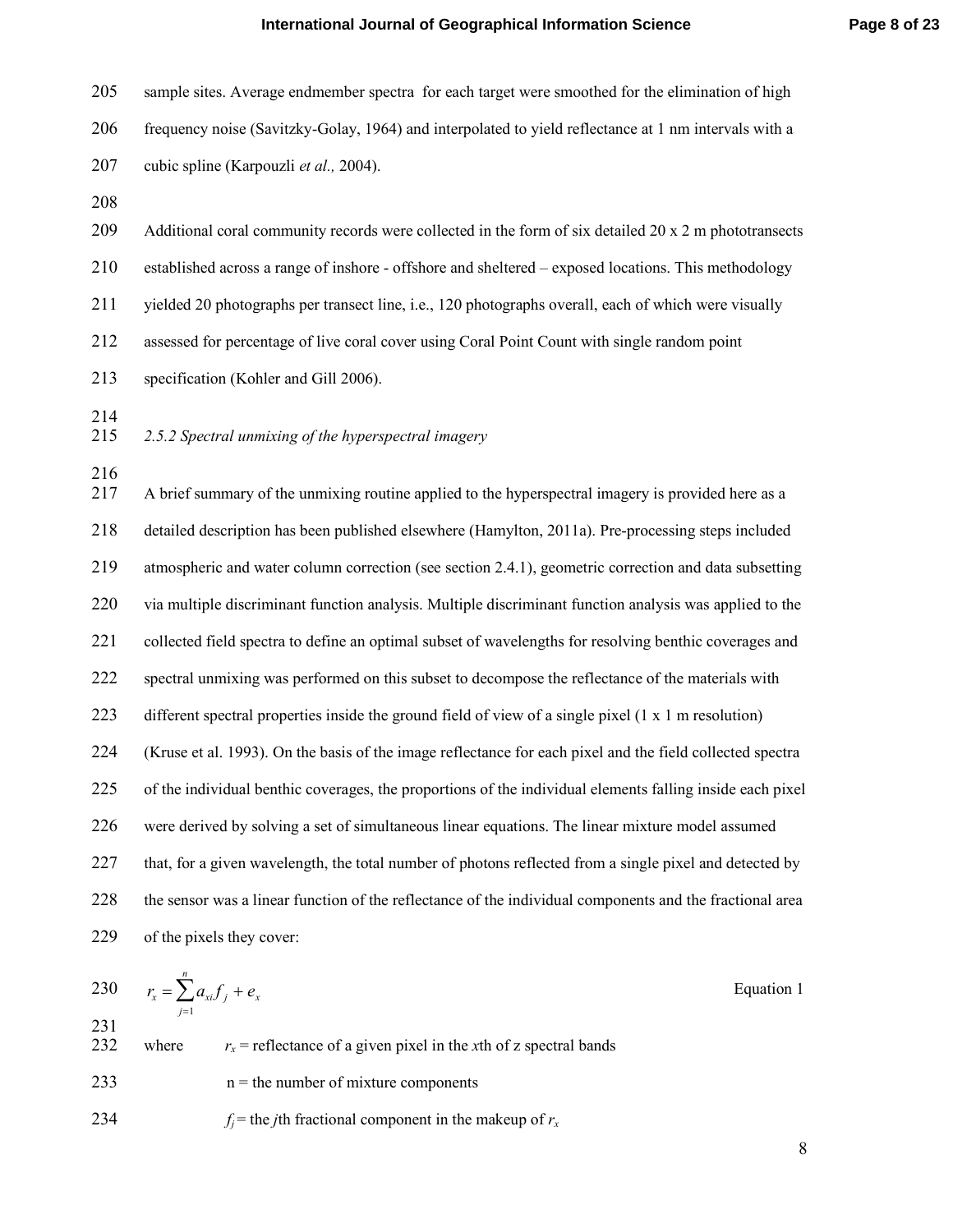| 235 | $a_{xi}$ = the reflectance of mixture component <i>j</i> in spectral band <i>x</i>                        |
|-----|-----------------------------------------------------------------------------------------------------------|
| 236 | $e_x$ = the difference between the pixel reflectance and that computed from the model.                    |
| 237 | Unmixing accuracy was assessed using a combination of the root mean square error model and                |
| 238 | comparison against the field data collected using the phototransects. The overall root mean square        |
| 239 | error was calculated as the difference between the reflectance measured by the sensor and that            |
| 240 | computed from the unmixing algorithm, this was averaged for each waveband independently.                  |
| 241 | Comparisons against field data proceeded via a linear regression between the actual proportion (as        |
| 242 | estimated from the phototransect mosaic) and the estimated proportion (from spectral unmixing).           |
| 243 | The output image depicting the derived spatial patterns of abundance for live coral across the study      |
| 244 | area was treated as a representation of the response variable for input into the regression models.       |
| 245 |                                                                                                           |
| 246 | 2.6 The construction and comparison of classic and spatially explicit regression models                   |
| 247 | for live coral cover.                                                                                     |
| 248 | The spatial structure of the coral coverage dataset was explored by converting the unmixed coral cover    |
| 249 | layer to a point file and computing the local Geary's C statistic as a measure of spatial autocorrelation |
| 250 | between all pairs of points. A semivariogram was generated to determine the optimum sampling grid         |
| 251 | size at which there was no spatial dependence between the data points and therefore no internal           |
| 252 | redundancy. An exponential model was found to best fit the dataset with spatial dependency reaching       |
| 253 | a sill at 30 m distance between points. To represent coral cover (the dependent variable of the model),   |
| 254 | a 30m grid of coverage values was therefore extracted by overlaying a grid of points spaced 30 m          |
| 255 | apart and taking an average value of a 3 by 3 cell window from the unmixed coral cover layer (1m)         |
| 256 | resolution) as input to the regression modelling exercise. Corresponding values were extracted for        |
| 257 | each of the explanatory variables (water depth, suspended sediment concentration and wave exposure)       |
| 258 | at each grid point location, each of which represented a data case.                                       |
| 259 |                                                                                                           |
| 260 | Two regression procedures were carried out using the derived data cases in the software GeoDa             |
| 261 | (Anselin, 2003). These were ordinary least squares (classic) regression and spatially lagged              |

autoregression. After confirmation that the raw data complied with the assumptions of regression, the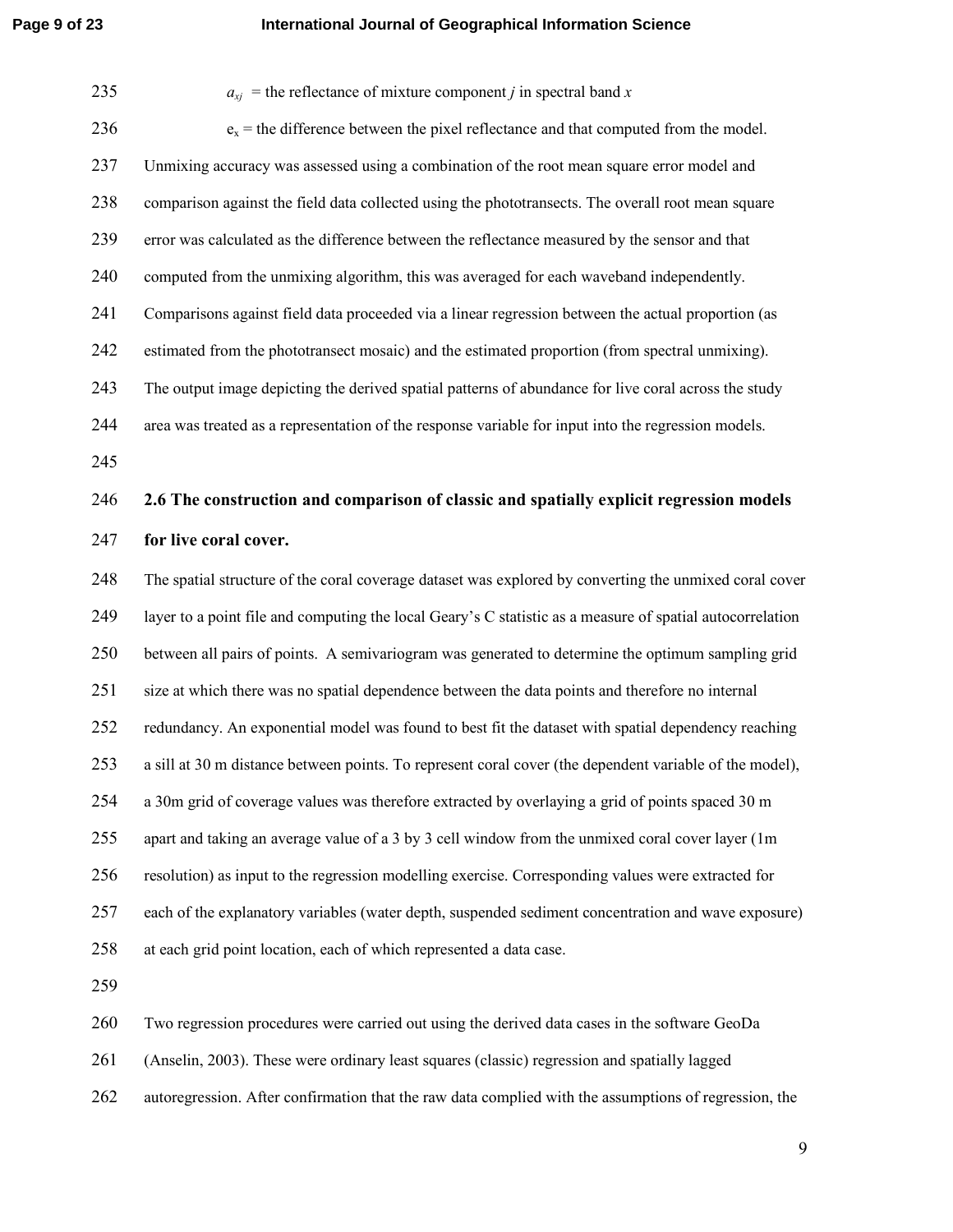#### **International Journal of Geographical Information Science Page 10 of 23**

two types of regression analysis were carried out in sequence to measure the proportion of variation in 264 coral cover accounted for by each model. In the second regression model, spatial structure was included via the introduction of a spatially lagged autoregressive term as an explanatory variable. This approach drew explicitly on the location of each individual case through the construction of a spatial 267 weights matrix  $(w_{(i)})$  that expressed for each data case whether or not other cases belonged to its 268 neighbourhood, such that w<sub>ij</sub>=1 when i and j were neighbours and w<sub>ij</sub>=0 otherwise (Anselin and Bera 1998). The values of the dependent variable at neighbouring locations were therefore introduced into the standard regression equation:

271

272 
$$
\mu_{(i)} = \beta_0 + \beta_1 X_{1(i)} + \beta_2 X_{2(i)} + \beta_3 X_{3(i)} + \rho \sum_{j \in N(i)} w(i,j)Y(j) + e_{(i)} \qquad i = 1, ..., n
$$
 Equation 2

273 where  $n =$  the number of points or areas

274  $X_1 - X_3$  are the explanatory variables,

 $275$  e(i) = independent, normally distributed error term

276  $\beta_0$  to  $\beta_k$  = coefficients estimated using the model.

- 277  $\rho =$  a parameter associated with the interaction effect.
- 278

To estimate the spatial autoregressive terms in the spatial lag model, all cases and the spatial weights 280 matrix were input into a maximum likelihood procedure that generated consistent estimates of  $\rho$  and  $\beta$ . A distinguishing feature of the likelihood for linear regression parameters with a spatial autoregressive 282 component is a Jacobian term of the form  $|I - \rho W|$ , an evaluation of which was carried out based on the characteristic polynomial of the spatial weights matrix, W, to maximise the likelihood function of this term. This approach was originally suggested by (Ord 1975) and was developed into an efficient computer algorithm in the software GeoDa (Smirnov and Anselin 2001). After each regression analysis, diagnostics were recorded (including the Moran's I statistic, t-test, and measures of fit) and the spatial distribution of model residuals was mapped. A model building approach was taken whereby a range of independent variables were employed in the initial runs, with analysis of the t-statistic providing justification for retaining some variables and excluding others future runs. For example, both phytoplankton backscatter and dissolved organic matter were taken out of the model after initial runs as they did not make a statistically significant contribution to the performance of the model.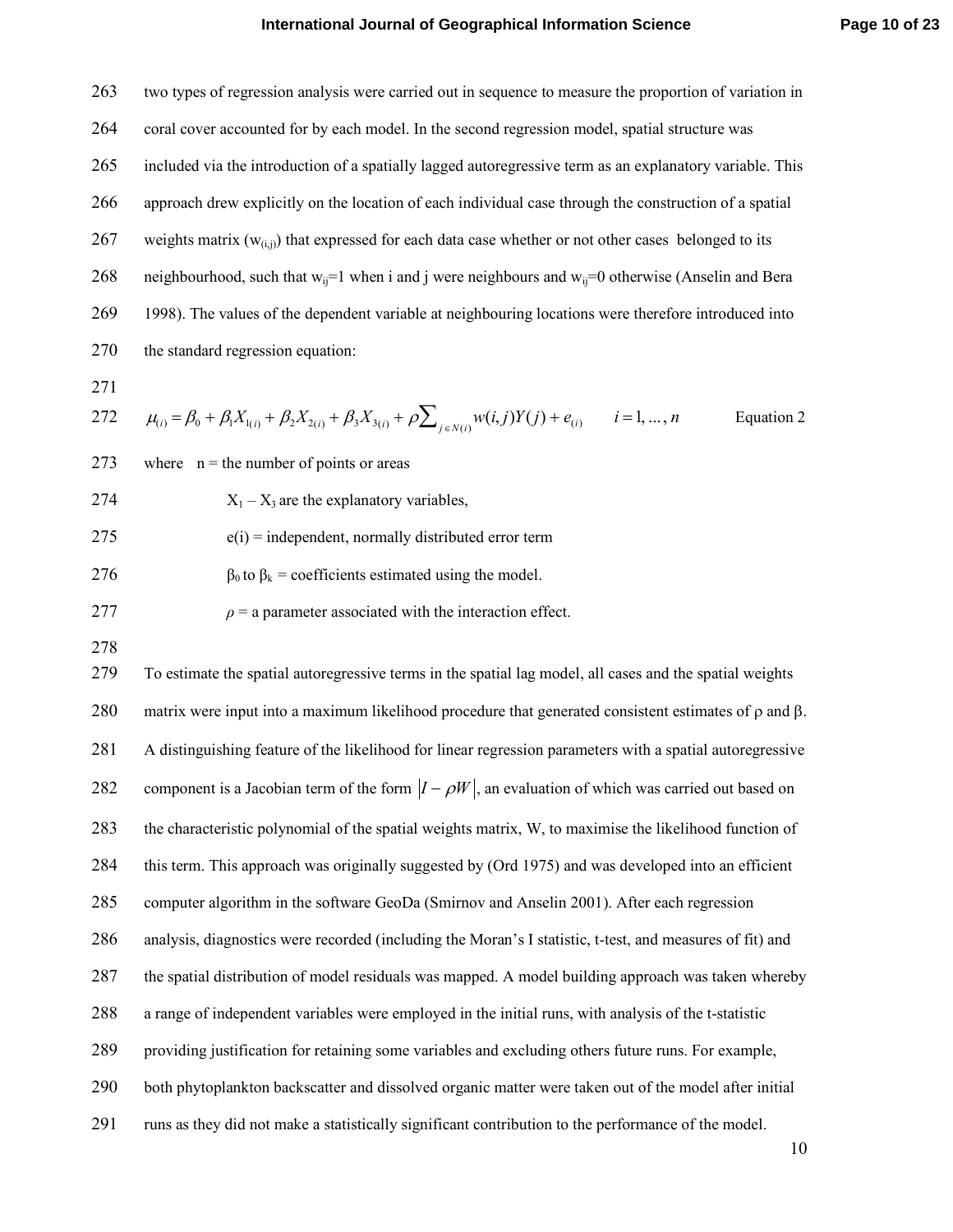# **3 Results**

### **3.1 Derivation of information on explanatory variables: Water depth, suspended**

### **sediment concentration and wave exposure**

The bathymetric map revealed that water depths inside the study area ranged between 0.2m above reef patches and 30m inside the channel towards the northern end of the study area. These closely 298 approximated the 188 values measured *in-situ* with a bathymetric sounder ( $\mathbb{R}^2$  0.95). In the broader context of the Al Wajh reef system, the deep channel towards the north of the study area leads to a large opening in the northern barrier wall, one of only two sites of water exchange between the lagoon and outside ocean waters. The shallower areas of the study site coincided with the platform in the

north, the ridge network and the tops of the patches in the south.

Suspended sediment values measured from the water samples extracted inside the lagoon ranged

305 between 5 and 73 mg  $L^{-1}$ . The distribution indicated that suspension of sediments coincided with

shallower areas. The association between the particle backscatter coefficient estimated from the

307 imagery and sediment content of the water was strong  $(R^2 0.91$  based on the 25 samples).

The wave power model distribution was elevated over the ridge towards the north of the study area

immediately below an opening in the Wajh Bank. The majority of the study area was fetch-limited,

being surrounded by the Wajh Bank to the west and the mainland to the east. However, one small area

in the north of the study area is non fetch-limited in a northerly direction. Power levels ranged between

313 and 699 Jm<sup>-3</sup> throughout the study area.

### **3.2 Derivation of information on the Dependent variable: live coral cover**

The two hundred and fifty reflectance spectra collected showed considerable variability between the spectra of the different benthic coverages, each of which had their own unique reflectance curve. The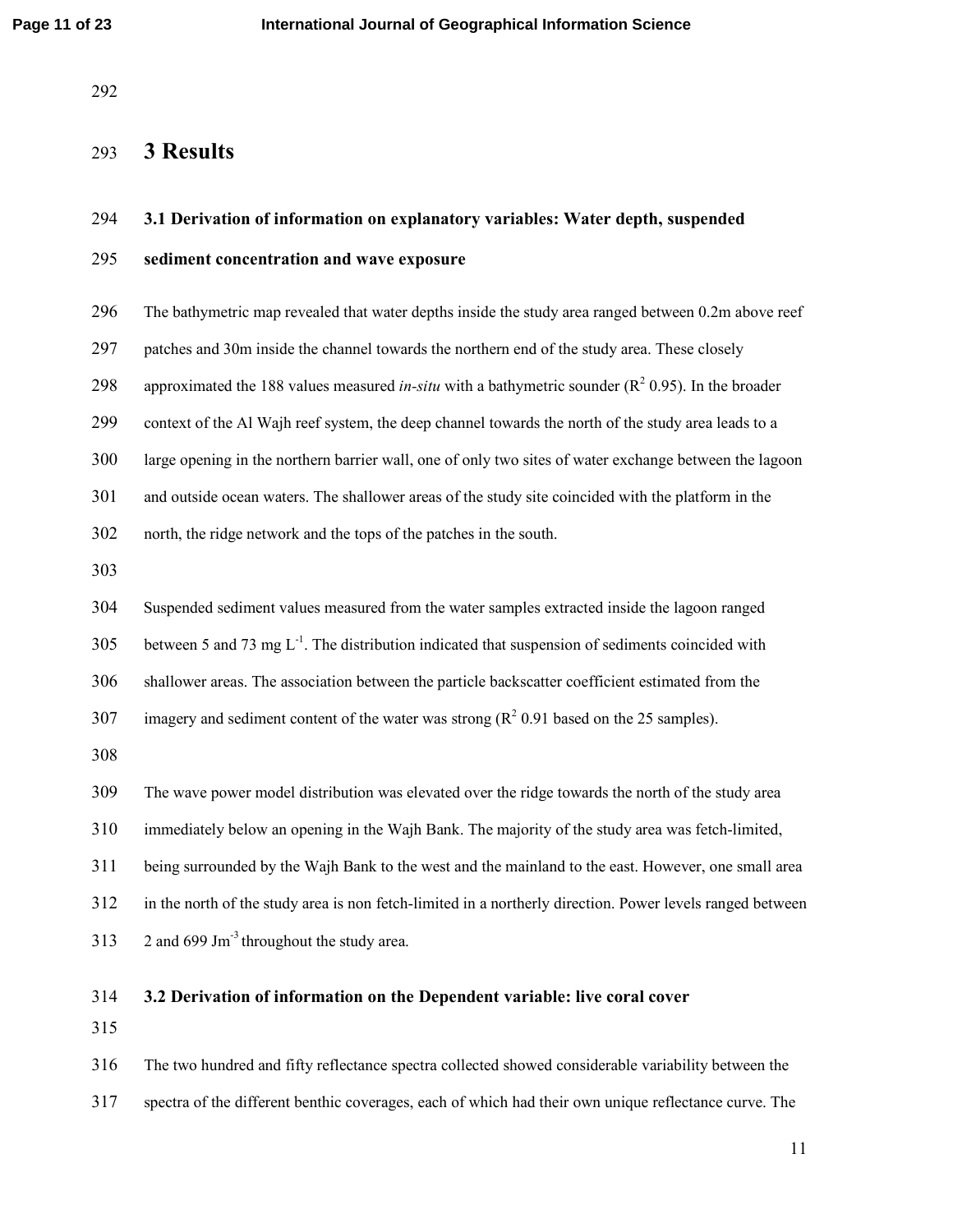## **International Journal of Geographical Information Science Page 12 of 23**

|            | airborne dataset was reduced from 128 bands to 27 discriminant functions composed of reflectance          |  |  |
|------------|-----------------------------------------------------------------------------------------------------------|--|--|
| 319        | and first order derivative spectra, as identified by the multiple discriminant function analysis. For the |  |  |
| 320        | field sites where the coral community was sampled via phototransects, the cover of live coral ranged      |  |  |
| 321        | from 30-74% (Figure 3).                                                                                   |  |  |
| 322        |                                                                                                           |  |  |
| 323        | [Figure 3 here]                                                                                           |  |  |
| 324<br>325 | On the spectrally unmixed output coverage, white areas that indicated high coral cover coincided with     |  |  |
| 326        | coral that was visible on the three band pseudocolour image (Fig. 4a) and the overall root mean           |  |  |
| 327        | square error was low $($ <0.01). Estimates of live coral cover correlated strongly with field assessments |  |  |
| 328        | $(R2 0.89)$ and were elevated in three general areas. Firstly, to the north of the study area around the  |  |  |
| 329        | periphery of the shallow bank (although not across the shallow top of this, an area which is exposed at   |  |  |
| 330        | low tide). Secondly, several prominent ridges of high live coral cover stood out among the network        |  |  |
| 331        | across the centre of the study site. Thirdly, areas of interspersed high coral cover were present in      |  |  |
| 332        | conjunction with the patches in the south of the study site.                                              |  |  |
| 333        |                                                                                                           |  |  |
|            |                                                                                                           |  |  |
| 334        | [Figure 4 here]                                                                                           |  |  |
| 335        | 3.3 The construction and comparison of classic and spatially explicit regression models                   |  |  |
| 336        | for live coral cover.                                                                                     |  |  |
| 337<br>338 | All of the input variables were significant and the ordinary least squares and spatially lagged           |  |  |
| 339        | regression models explained 26 % and 76 % respectively of the variation in live coral cover inside the    |  |  |
| 340        | study area. For both models, water depth was negatively correlated and suspended sediment and wave        |  |  |
| 341        | exposure were positively correlated with live coral cover. Suspended sediment had the highest t-          |  |  |
| 342        | statistic in both cases, which was notably higher in the ordinary least squares model, with depth and     |  |  |
| 343        | wave power contributing less explanatory power. Nonetheless, the t-test values suggested that each        |  |  |
| 344        | variable was significant $(p<0.001)$ and it follows that their contribution to the overall live coral     |  |  |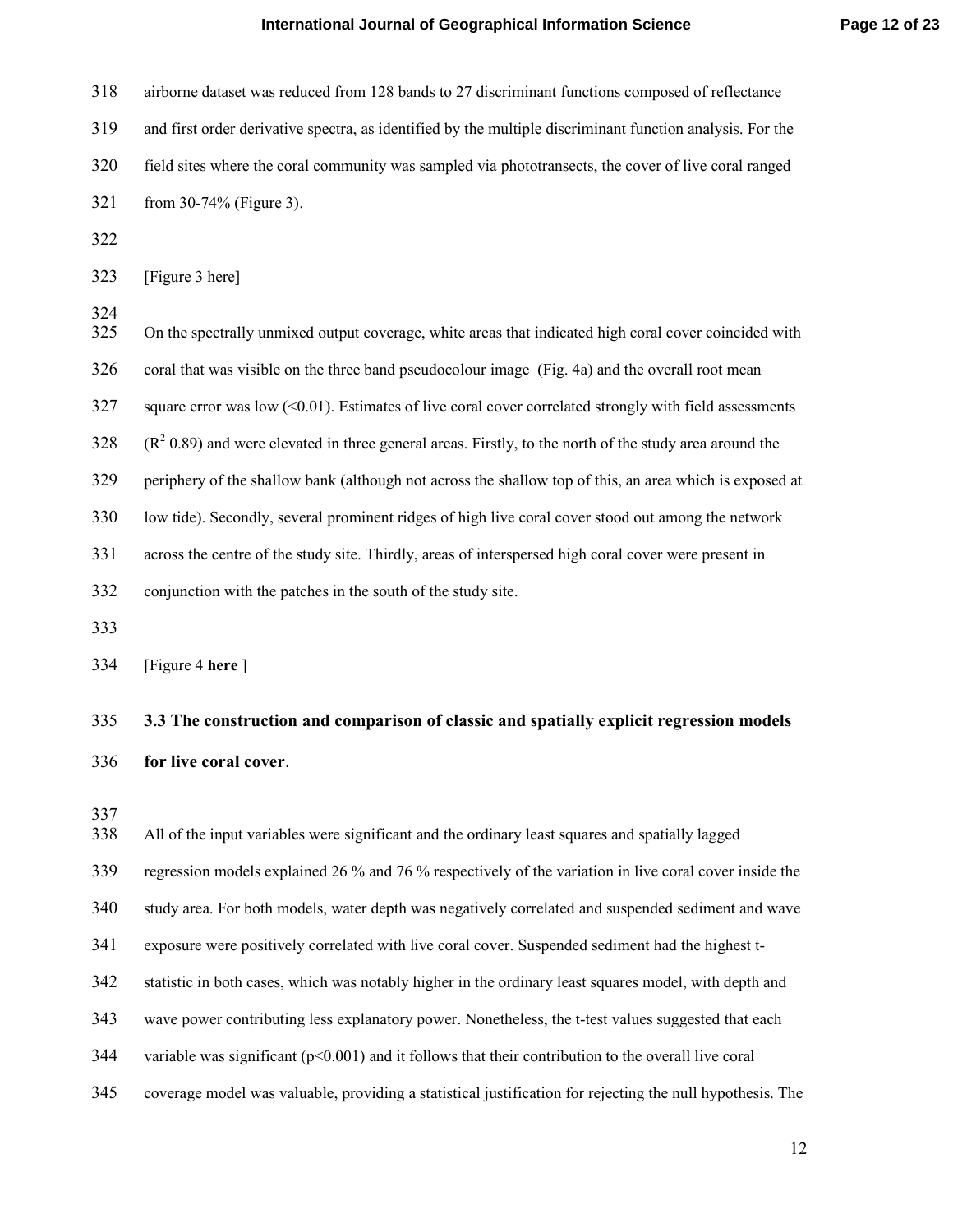- test for multicolinearity revealed minimal association between these distinct explanatory variables of
- the dataset. The residuals from the ordinary least squares regression model displayed strong positive
- spatial structure, which was corroborated by the Moran statistic (Table 2). For the spatially lagged
- model, weak negative autocorrelation was apparent.
- **Table 2** Summary of results and diagnostics for the two types of regression.

### **4 Discussion**

The moderate T-statistic for water depth was not in agreement with other coral reef studies which identify this as a key determinant of coral cover (Done, 2011; Kleypas et al. 1999). This is perhaps because of its status as an indirect variable, or environmental proxy, in marine environments. Potential controlling variables for which depth could act as a surrogate include temperature, light availability and degree of atmospheric exposure. These may mask or altogether counteract each other by exerting opposing influences on live coral cover. Processes may also interact in a non-linear manner along a depth gradient to cancel each other out in terms of their effects on live coral coverage. For example, coral cover may be highest at a depth where the mechanical disturbance caused by wave interaction is moderate at an intermediate disturbance level (Aronson and Precht 1995). Such a pattern could not be captured in a regression model.

The concentration of suspended sediment explained the highest proportion of variation, with higher concentrations associated with greater proportions of live coral cover. Although the presence of sediments is generally an impediment to coral survival because of abrasion and smothering, they are less likely to stress corals when strong currents are present (Rogers, 1990). Fine material (<0.15 mm diameter) rarely settles in waters of velocity 25 cms<sup>-1</sup>, rather it stays uniformly entrained throughout the fluid (Komar 1976). Wajh lagoon sediments (which were consistently found to be <0.15 mm in diameter) likely stay suspended in shallower water of elevated velocity at a concentration too low to impede photosynthesis. Furthermore, the association of food particulates that favour coral growth such as zooplankton and dissolved organic matter with suspended sediment might benefit heterotrophic corals that feed directly from the water column (Johannes et al. 1970).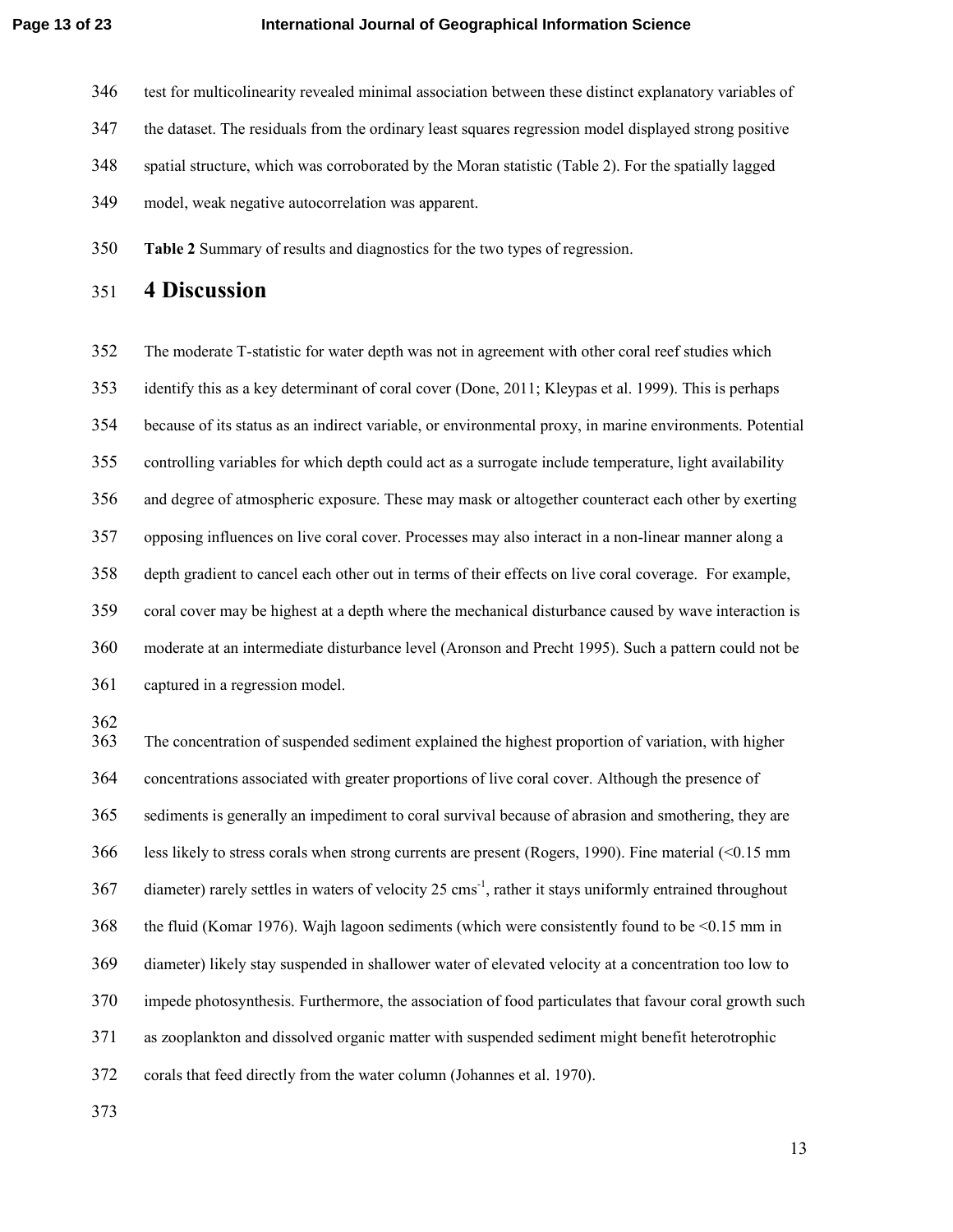#### **International Journal of Geographical Information Science Page 14 of 23**

Wave power explained the least amount of variation in live coral cover, likely because of a trade-off between the constructive and destructive influence of water movement on coral. While circulation replenishes food and oxygen provision and removes metabolic waste products (Birkeland 1996), it also presents a mechanical stress whereby shallow benthic communities must withstand the force of breaking waves to persist (Massel 1996).

In the presence of spatial dependence, the initial ordinary least squares model inflated the goodness of fit measure and underestimated the standard error, increasing the likelihood of a Type I error (Cliff and Ord 1981). Failure to include spatial autocorrelation in the specification meant that some of the effect due to interaction would have been allocated to the existing covariates, particularly those with a similar spatial structure to the response variable. Respecification to incorporate a neighbourhood context effect operating through a spatially lagged expression of the response variable itself allowed this to be addressed. This neighbourhood context effect might be underpinned by either ecological factors, such as coral community reproduction, geomorphological ones, such as the presence of antecedent platform. In the Red Sea, endogenous influences could include a relatively short planktonic life cycle phase of around 35-40 days (Rinkevich and Loya 1979) and structural support provided by the existing structure of primary reef framework (Goreau 1959). Over longer timescales this latter influence may be perpetuated by regional variability of eustatic sea level, which spreads alluvial material from adjacent mountain ranges smothering reef and encouraging contemporary corals to grow on the elevated platforms of their Pleistocene counterparts (Shaked and Genin, 2011; Hayward 1982). Scaling up to the interaction of multiple corals, ecological processes such as the spread of disease and competition for light are known to have a characteristic spatial structure (Fortin and Dale, 2005). The action of any of these influences would associate the presence of nearby live corals on the reef with existing live coral coverages, as demonstrated by the autoregressive model.

The study exemplifies the degree to which hyperspectral data can be manipulated to support spatially-explicit modelling in coral reef environments. Extended coverage of the electromagnetic spectrum underpinned much of the modelling process with different dimensions of this dataset to providing critical information on water depth, suspended sediment concentration and coral cover. Unmixing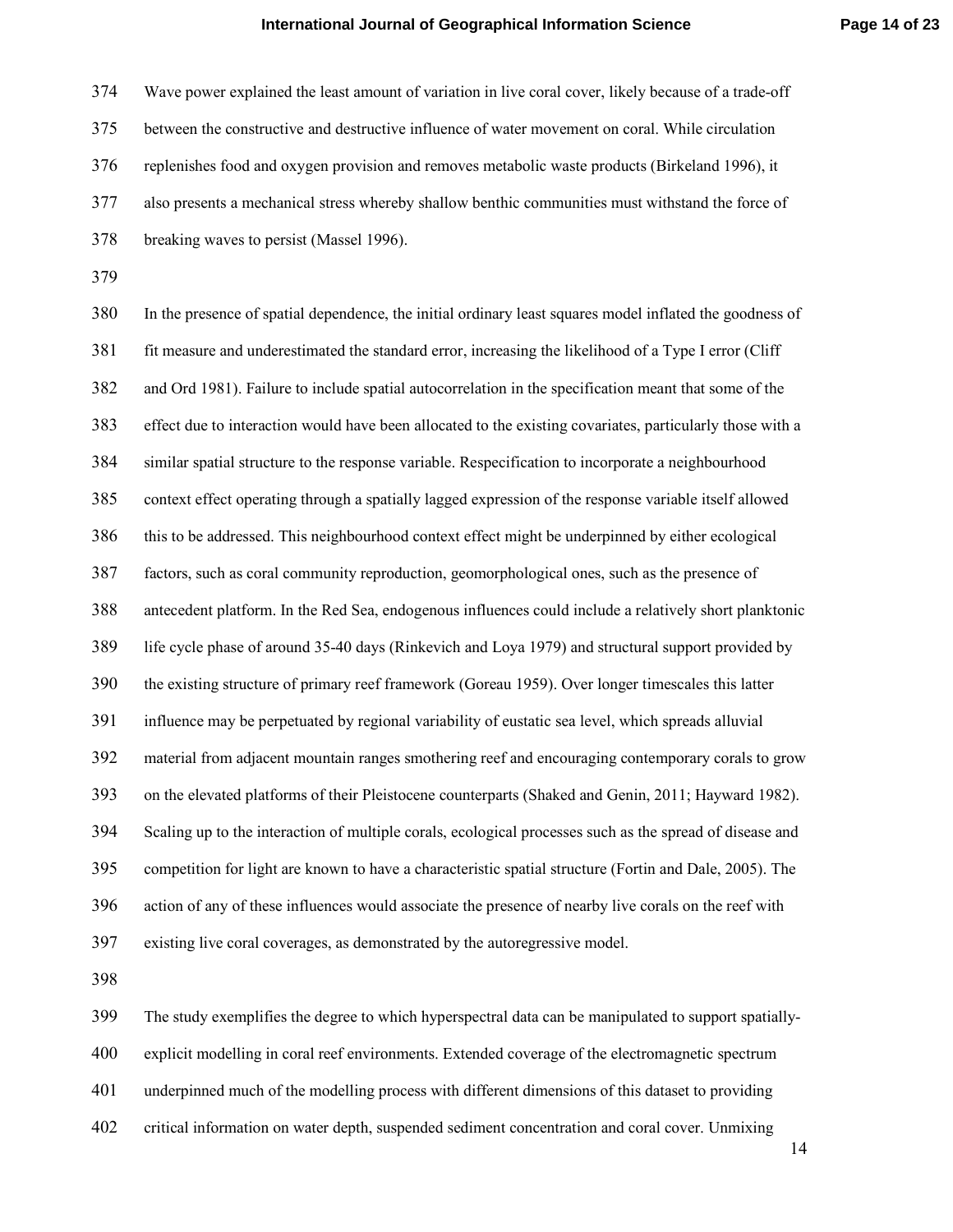| 403 | algorithms that treated the data as spectrally continuous yielded outputs at the ratio level of                |
|-----|----------------------------------------------------------------------------------------------------------------|
| 404 | measurement (i.e. a continuous map of the percentage of live coral cover across the study area). This          |
| 405 | added versatility to the modelling process by extending the range of statistical techniques available for      |
| 406 | realising explanatory power through the model. The value of introducing a spatial component was                |
| 407 | demonstrated for a number of reasons, including $i$ , identification of an appropriate sampling scale for      |
| 408 | model development, <i>ii.</i> use of spatially lagged information (i.e., from a neighbouring site) on the      |
| 409 | response variable itself to increase explanatory model power, and <i>iii</i> . detection of spatial dependence |
| 410 | (autocorrelation) in the model. Nonetheless, each of the image processing steps from which the                 |
| 411 | dependent and explanatory variables were derived (pre-procesing, inversion, unmixing etc.)                     |
| 412 | introduced an element of uncertainty into the models applied. While validation and accuracy                    |
| 413 | assessment exercises permitted comparison of model outputs with values observed in-situ, an                    |
| 414 | awareness of the cumulative influence of uncertainty along the analysis chain, for example, error in           |
| 415 | inversion and unmixing closure, is important. The study presented here could profitably be improved            |
| 416 | by a further error propagation or sensitivity analysis (Schott 2007).                                          |
|     |                                                                                                                |

# **Conclusion**

A key aim of this study was to establish which type of regression modelling is most appropriate for explaining the distribution of live coral inside the Al Wajh lagoon. To do so, it is useful to distinguish between determinants that reflect endogenous interaction between the sites and those that respond to some other exogenous variable. Assessing the relative contribution of effects caused by a reaction to external forces and effects that are a reaction to neighbouring individuals determines the appropriateness of the model specified. When external forces are the major influence, a classic ordinary least squares regression model is appropriate, whereas interactive effects suggest a need for a model with a spatially dependent covariance structure (Hamylton, 2011c; Cliff and Ord 1981). Transition to a model that incorporated spatial dependence was accompanied by a marked growth in explanatory power. The theoretical implication that follows is that neighbourhood interactions play a more important role than previously thought. This invites greater consideration of explanatory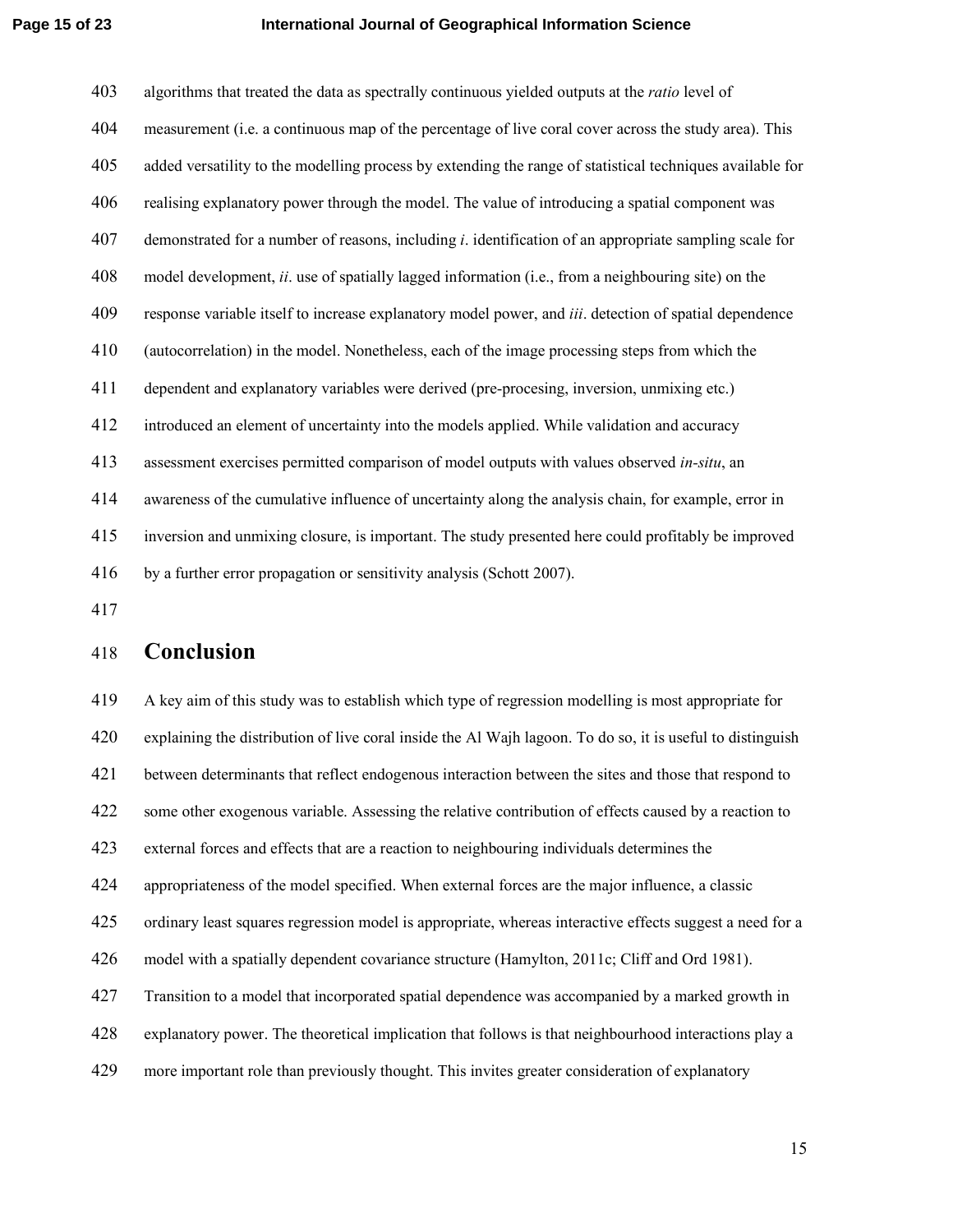- 430 variables that reflect interaction between sites, providing a persuasive case for explicitly building
- 431 geographical considerations into studies of coral distribution.
- 432

# 433 **Acknowledgements**

- 434 This work would not have been possible without the generous support of the Khaled bin Sultan Living
- 435 Oceans Foundation. Dr Tom Spencer at the University of Cambridge is thanked for guidance on the
- 436 manuscript and Dr Rainer Reuter, University of Oldenburg and the National Coral Reef Institute,
- 437 Nova Southeastern University are thanked for assistance with fieldwork.

# 438 **6.0 References**

- 439 Almany G.R., Connolly S.R., Heath D.D., Hogan J.D., Jones G.P., McCook L.J., Mills M., Pressey
- 440 R.L., Williamson D.H.. Connectivity, biodiversity conservation and the design of marine reserve<br>441 networks for coral reefs. Coral Reefs, 2009; 28, 339–351.
- 441 networks for coral reefs. *Coral Reefs*, 2009; 28, 339–351.
- 442 Anselin L., Bera A. (1998). Spatial dependence in linear regression models with an introduction to<br>443 spatial econometrics. In: Ullah A. Giles DE (Eds). *Handbook of applied economic statistics*. New
- 443 spatial econometrics. In: Ullah A, Giles DE (Eds), *Handbook of applied economic statistics*. New
- 444 York: Marcel Dekker Press.<br>445 Anselin L. (2003) GeoDa<sup>TM</sup> Anselin L. (2003)  $Ge_0Da^{TM}$  0.9 User's Guide. Illinois: Centre for Spatially Integrated Science.
- 446 Aronson R.B., Precht W.F. (1995). Landscape patterns of reef coral diversity: A test of the<br>447 intermediate disturbance hypothesis, *Journal of Experimental Biology and Ecology*. 192, 1-
- 447 intermediate disturbance hypothesis, *Journal of Experimental Biology and Ecology,* 192, 1-14.
- 448 Benfield S.L., Guzman H.M., Mair J.M., Young J.A.T. (2007). Mapping the distribution of coral reefs<br>449 and associated sublittoral habitats in Pacific Panama: a comparison of optical satellite sensors and
- 449 and associated sublittoral habitats in Pacific Panama: a comparison of optical satellite sensors and classification methodologies. *International Journal of Remote Sensing*. 28, 5047-5070.
- 450 classification methodologies. *International Journal of Remote Sensing,* 28, 5047-5070.
- 451 Birkeland C. (1996). Life and death of coral reefs. New York: Chapman and Hall.<br>452 Brando, VE, Anstee, JM, Wettle, M, Dekker, AG, Phinn, SR & Roelfsema, C (200
- 452 Brando, VE, Anstee, JM, Wettle, M, Dekker, AG, Phinn, SR & Roelfsema, C (2009) A physics based<br>453 etrieval of quality assessment of bathymetry from suboptimal hyperspectral data, *Remote Sensing of*
- 453 retrieval of quality assessment of bathymetry from suboptimal hyperspectral data*, Remote Sensing of*
- 454 *Environment*, 113, 755-700. 455 Chorley R.J.E. (1972). Spatial analysis in geomorphology. London: Methuen Press.
- 
- 456 Cliff A.D., Ord J.K. (1981). Spatial processes: models & applications. London: Pion.<br>457 Cooley T., Anderson G.P., Felde G.W., Hoke M.L., Ratkowski A.J, Chetwynd J.H., C 457 Cooley T., Anderson G.P., Felde G.W., Hoke M.L., Ratkowski A.J, Chetwynd J.H., Gardner J.A., 458 Adler-Golden S.M., Matthew M.W., Berk A., Bernstein L.S., Acharya P.K., Miller D., Lewis P
- 
- 458 Adler-Golden S.M., Matthew M.W., Berk A., Bernstein L.S., Acharya P.K., Miller D., Lewis P<br>459 (2002). FLAASH, A MODTRAN-4 based atmospheric correction algorithm, its application and
- 459 (2002). FLAASH, A MODTRAN-4 based atmospheric correction algorithm, its application and 460 validation. Proceedings of the Geoscience and Remote Sensing Symposium, 2002, Toronto, Canada, 461 3, 1414 – 1418.  $3, 1414 - 1418.$
- 462 Côté, IM, Reynolds, JD (2006) Coral Reef Conservation, Cambridge University Press, Cambridge
- 463 Datentechnik GmbH (2004). Ramses Hyperspectral Radiometer Manual Release 1.0,
- 
- 464 De Vantier L. (2000). Final report on the study on coastal marine habitats and biological inventories in the northern part of the Red Sea coast in the Kingdom of Saudi Arabia. Report to the National
- 465 the northern part of the Red Sea coast in the Kingdom of Saudi Arabia. Report to the National<br>466 Commission for Wildlife Conservation and Development, Rivadh, Saudi Arabia, Japan Interna 466 Commission for Wildlife Conservation and Development, Riyadh, Saudi Arabia, Japan International
- 467 Cooperation Agency.<br>468 Done, T. (2011) Corals 468 Done, T. (2011) Corals: Environmental Controls on Growth. In: Hopley D (ed) Encyclopedia of Modern Coral Reefs. Springer, Dordrecht, The Netherlands, p 281.
- Reefs. Springer, Dordrecht, The Netherlands, p 281.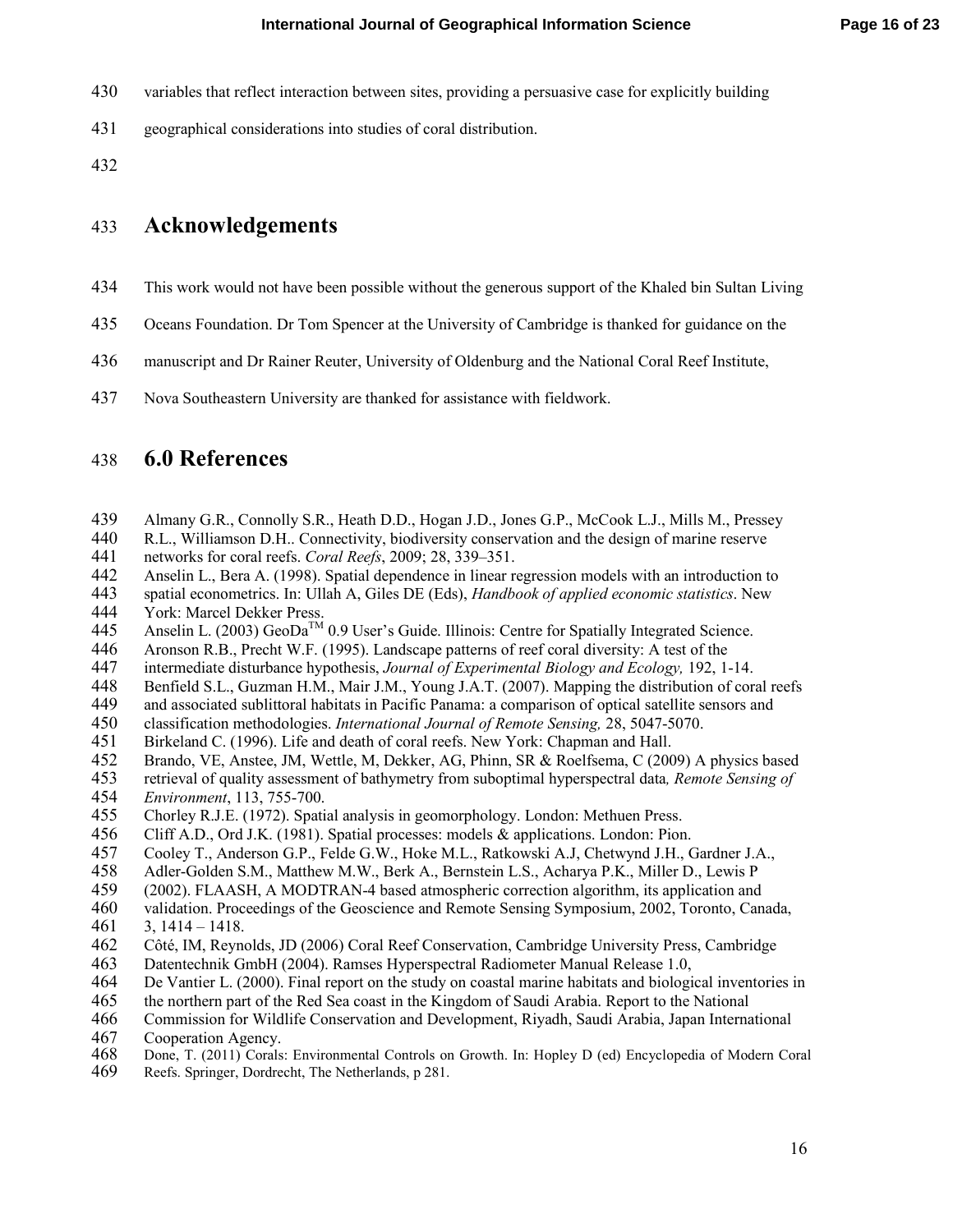- 470 Doxoran, D., Froidefond, J., Lavendar, S. & Castaing, P. (2002). Spectral signature of highly turbid waters; application with SPOT data to quantify suspended particulate matter concentrations. *Remote*
- 471 waters; application with SPOT data to quantify suspended particulate matter concentrations. *Remote*
- 472 *Sensing of Environment,* 81*,* 149-161.
- 473 Ekebom J., Laihonen P., Suominen T. (2003) A GIS-based step-wise procedure for assessing physical<br>474 exposure in fragmented archipelagos. *Estuarine and Coastal Shelf Science*, 57, 887-898
- 474 exposure in fragmented archipelagos. *Estuarine and Coastal Shelf Science,* 57*,* 887-898 475 Fortin M-J., Dale M.R.T. (2005). Spatial analysis: a guide for ecologists. Cambridge: Cambridge
- 
- 476 University Press.<br>477 Garza-Perez, J.R.
- 477 Garza-Perez, J.R., Lehmann, A., Arias-Gonzalez, J.E. (2004). Spatial prediction of coral reef habitats:<br>478 integrating ecology with spatial modelling and remote sensing, *Marine Ecology Progress Series*, 269, 478 integrating ecology with spatial modelling and remote sensing, *Marine Ecology Progress Series,* 269,
- 479 141-152.<br>480 Gordon, 1
- 480 Gordon, H.R. (1994). Modeling and simulating radiative transfer in the ocean. Chapter 1 in *Ocean*
- 481 *Optics*, R.W. Spinrad, K.L. Carder and M.J. Perry (Eds), Oxford: Oxford University Press.<br>482 Goodman. J & Ustin. S.L. (2007) Classification of benthic composition in a coral reef envi
- 482 Goodman, J & Ustin, S.L. (2007) Classification of benthic composition in a coral reef environment using spectral unmixing, *Journal of Applied Remote Sensing*, 1, 011-501.
- 483 using spectral unmixing, *Journal of Applied Remote Sensing*, 1, 011-501.<br>484 Goodman, J., Lee Z.P. & Ustin, S. (2008). Influence of atmospheric and s 484 Goodman, J., Lee Z.P. & Ustin, S. (2008). Influence of atmospheric and sea-surface corrections on retrieval of bottom depth and reflectance using a semi-analytical model: a case study in Kaneohe Ba
- 485 retrieval of bottom depth and reflectance using a semi-analytical model: a case study in Kaneohe Bay, 486 Hawaii. Applied Optics, 47, 1-11
- 486 Hawaii. *Applied Optics,* 47, 1-11 487 Goreau T.F. (1959). The ecology of Jamaican coral reefs. I. Species composition and zonation.<br>488 Ecology 40, 67-90
- 488 *Ecology* 40, 67-90
- 489 Hamylton, S. (2011a). Estimating the coverage of coral reef benthic communities in the Al Wajh, Red<br>490 Sea from airborne hyperspectral remote sensing data: Multiple discriminant function analysis and
- 490 Sea from airborne hyperspectral remote sensing data: Multiple discriminant function analysis and<br>491 linear spectral unmixing. *International Journal of Remote Sensing*, 32: 9673 9690.
- 491 linear spectral unmixing. *International Journal of Remote Sensing,* 32: 9673 9690.
- 492 Hamylton, S. (2011b). The use of remote sensing and linear wave theory to model local wave energy<br>493 around Alphonse Atoll. Sevchelles. *Estuarine. Coastal and Shelf Science*. 95, 349-358
- 493 around Alphonse Atoll, Seychelles. *Estuarine, Coastal and Shelf Science,* 95, 349-358
- 494 Hamylton, S (2011c) The Al Wajh Bank reef system, Saudi Arabia, Red Sea, pp. 28 37. In: Harris, P<br>495 & Baker, E (Eds.) (2009) Atlas of Seafloor Geomorphology as Habitat. Elsevier, Chatswood.
- 495 & Baker, E (Eds.) (2009) Atlas of Seafloor Geomorphology as Habitat, Elsevier, Chatswood,
- 496 Australia. 600pp.<br>497 Haining, R. (2003) 497 Haining, R. (2003) Spatial Data Analysis: Theory and practice. Cambridge: Cambridge University 498 Press.<br>499 Harbo
- Harborne A.R., Mumby P.J., Zychaluk K., Hedley J.D., Blackwell P.G. (2006). Modeling the beta 500 diversity of coral reefs. *Ecology* 87, 2871-2881.
- 501 Hayward A.B. (1982). Coral reefs in a classic sedimentary environment: Fossil (Miocene, SW Turkey)<br>502 and Modern (Recent, Red Sea) analogues. Coral Reefs, 1, 109-114.
- 502 and Modern (Recent, Red Sea) analogues. *Coral Reefs*, 1, 109-114.<br>503 Hedley, J, Roelfsema, C, & Phinn, SR (2009) Efficient radiative tr 503 Hedley, J, Roelfsema, C, & Phinn, SR (2009) Efficient radiative transfer model inversion for remote 504 sensing applications. *Remote Sensing of Environment*, 113, 2527 – 2532.
- 504 sensing applications. *Remote Sensing of Environment*, 113, 2527 2532.
- Jenness J. (2006). Radiating Lines and Points (rad lines.avx) Extension for ArcView 3.x, v. 1.1. 506 Jenness Enterprises.
- 507 Johannes R.E., Coles S.L., Kuenzel N.T. (1970). The role of zooplankton in the nutrition of some scleractinian corals. *Limnologocal Oceanography* 15, 579-586
- 
- 508 scleractinian corals. *Limnologocal Oceanography* 15, 579-586 509 Karpouzli E., Malthus, T.J.M. & Place C.J. (2004). Hyperspectral discrimination of coral reef benthic<br>510 communities in the western Caribbean. *Coral Reefs* 24, 124-134.
- 510 communities in the western Caribbean. *Coral Reefs* 24, 124-134.
- 511 Kleypas J.A., Buddemeier R.A., Archer D., Gattuso J.P., Langdon C., Opdyke B.N. (1999).<br>512 Geochemical consequences of increased atmospheric carbon dioxide on coral reefs. Science
- 512 Geochemical consequences of increased atmospheric carbon dioxide on coral reefs. *Science* 284, 118– 513 120.
- 514 Klonowski, W.M., Fearns, CS and Lynch, MJ (2007) Retrieving key benthic cover types and bathymetry from hyperspectral imagery, *Journal of Applied Remote Sensing*, 1, 11 50.
- 515 bathymetry from hyperspectral imagery, *Journal of Applied Remote Sensing*, 1, 11 50.<br>516 Kohler, K.E. and Gill, S.M. (2006). Coral Point Count with Excel extensions (CPCe): A
- 516 Kohler, K.E. and Gill, S.M. (2006). Coral Point Count with Excel extensions (CPCe): A Visual Basic
- 517 program for the determination of coral and substrate coverage using random point count methodology.<br>518 Computers and Geosciences, 32, 1259-1269
- 518 *Computers and Geosciences*, 32, 1259-1269
- 519 Komar P.D. (1976). Beach processes and sedimentation. New Jersey: Prentice-Hall.
- 520 Kruse F.A., Lefkoff A.B., Boardman J.B., Heidebrecht K.B., Shapiro A.T., Barloon P.J., Goetz A.F.H.<br>521 (1993). The Spectral Image Processing System (SIPS) Interactive visualization and analysis of
- 521 (1993). The Spectral Image Processing System (SIPS) Interactive visualization and analysis of imaging spectrometer data. *Remote Sensing of Environment*, 44, 145–163.
- 522 imaging spectrometer data. *Remote Sensing of Environment,* 44, 145–163.
- 523 Lee, Z. K. Carder, C. D. Mobley, R. Steward, & Patch, J. (1998). Hyperspectral Remote Sensing for Shallow Waters. 1. A semi-analytical model. *Applied Optics*, 37, 6329-6338.
- 524 Shallow Waters. 1. A semi-analytical model. *Applied Optics,* 37, 6329-6338.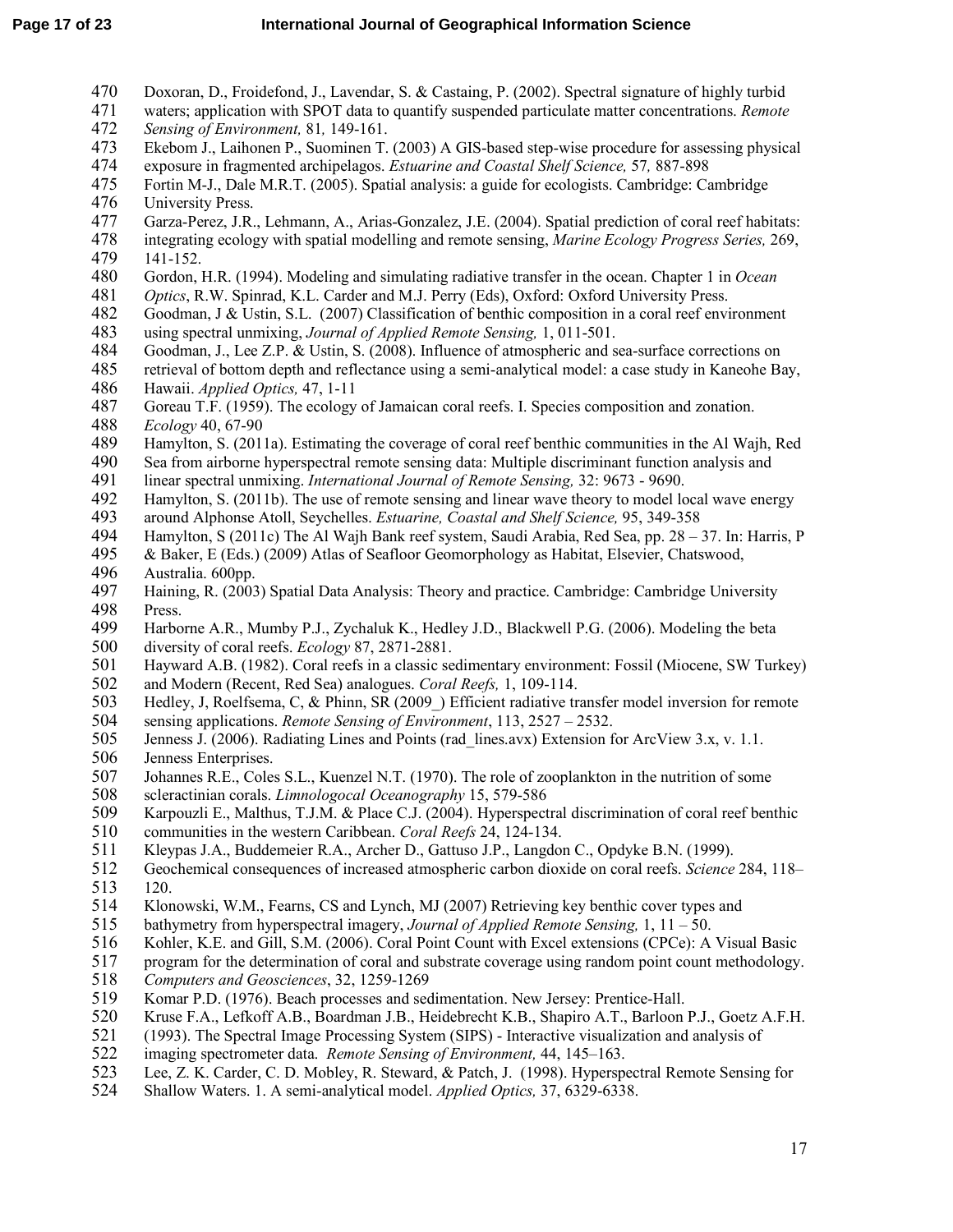- 525 Lee, Z. K. Carder, C. D. Mobley, R. Steward, & Patch, J. (1999). Hyperspectral Remote Sensing for Shallow Waters. 2. Deriving Bottom Depths and Water Properties by Optimization. Applied Optics.
- 526 Shallow Waters. 2. Deriving Bottom Depths and Water Properties by Optimization. *Applied Optics,*
- 527 38, 3831-3843.<br>528 LeDrew E.F., H

528 LeDrew E.F., Holden H., Wulder M.A., Derksen C., Newman C. (2004). A spatial statistical operator applied to multidate satellite imagery for identification of coral reef stress. *Remote Sensing of* 529 applied to multidate satellite imagery for identification of coral reef stress. *Remote Sensing of*  530 *Environment,* 91, 271-279.

- 531 Massel S.R. (1996). Ocean surface waves: their physics and prediction., Singapore and London:<br>532 World Scientific.
- 532 World Scientific.<br>533 Ord J.K. (1975). 533 Ord J.K. (1975). Estimation methods for models of spatial interaction. *Journal of American Statistical*  534 *Association*, 70, 120-126.<br>535 Phinn S.R., Neil, D.T., Joy
- 535 Phinn S.R., Neil, D.T., Joyce K.E. (2000). Coral Reefs: A multi-scale approach to monitoring their composition and dynamics.  $30<sup>th</sup>$  International Symposium on Remote Sensing of Environment.
- composition and dynamics. 30<sup>th</sup> International Symposium on Remote Sensing of Environment,
- 537 Honolulu Sheraton, Hawai'I, 2672-2674.<br>538 Purkis S.J., Kohler K.E. Riegl B.M., Rohn
- 538 Purkis S.J., Kohler K.E, Riegl B.M., Rohmann S.E. (2007). The statistics of natural shapes in modern coral reef landscapes. *Journal of Geology*, 115, 493–508.
- 539 coral reef landscapes. *Journal of Geology*, 115, 493–508.<br>540 Rinkevich B., Lova Y. (1979). The reproduction of the Re 540 Rinkevich B., Loya Y. (1979). The reproduction of the Red Sea coral *Stylophora pistillata*. 1. Gonads 541 and planulae. *Marine Ecology Progress Series*, 1, 133-144.
- 542 Rogers C.S. (1990). Responses of coral reefs and reef organisms to sedimentation. *Marine Ecology*
- 543 *Progress Series,* 62, 185-202.
- 544 Savitzky, A. & Golay, M.J.E. (1964). Smoothing and Differentiation of Data by Simplified Least<br>545 Squares Procedures. Analytical Chemistry, 36, 1627–1639. 545 Squares Procedures. *Analytical Chemistry,* 36*,* 1627–1639.
- 546 Schott, J.R. (2007) Remote sensing: The image chain approach, Second Edition. Oxford: Oxford<br>547 University Press.
- 547 University Press.<br>548 Shaked, Y., Geni 548 Shaked, Y., Genin, A. (2011) Red Sea and Gulf of Aqaba. In: Hopley D (ed) Encyclopedia of Modern Coral Reefs. Springer, Dordrecht, The Netherlands, p 839.
- 549 Coral Reefs. Springer, Dordrecht, The Netherlands, p 839.
- 550 Sheppard, C. R. C. (1982) Coral Populations on Reef Slopes and Their Major Controls *Marine*
- 551 *Ecology Progress Series*, 7, 83-115. 552 Sheppard C.R.C., Price A., Roberts C. (1992). Marine ecology of the Arabian region: patterns and processes in extreme tropical environments. London: Academic Press. processes in extreme tropical environments. London: Academic Press.
- 
- 554 Smirnov O., Anselin L. (2001). Fast maximum likelihood estimation of very large spatial<br>555 autoregressive models: A characteristic polynomial approach. Computational Statistics and 555 autoregressive models: A characteristic polynomial approach. *Computational Statistics and Data*  556 *Analysis* 35, 301–319.
- 557 Sobel J, Dahlgren C. 2004. *Marine reserves: a guide to science, design and use*. Island Press:
- 558 Washington DC.<br>559 US Navy (1995).
- 559 US Navy (1995). U.S. Navy marine climatic atlas of the world. Volume III: Indian Ocean. Published
- 560 by direction of the Chief of Naval Operations. U.S. Government Printing Office, Washington, DC<br>561 Veron J.E.N., Pichon M. (1976). Scleractinia of Eastern Australia. Part I. Families Thamnasteriida
- 561 Veron J.E.N., Pichon M. (1976). Scleractinia of Eastern Australia. Part I. Families Thamnasteriidae,  $562$  Astrocoeniidae, Pocilloporidae. Australian Institute of Marine Science Monograph Series, 1, 1-86
- 
- 562 Astrocoeniidae, Pocilloporidae. *Australian Institute of Marine Science Monograph Series*, 1, 1-86<br>563 Wettle, M & Brando, V.E. (2006) SAMBUCA Semi-Analytical model for Bathymetry, Unmixin Wettle, M & Brando, V.E. (2006) SAMBUCA – Semi-Analytical model for Bathymetry, Unmixing
- 564 and Concentration assessment, CSIRO Land and Water Science Report No. 22/06. CSIRO.
- 565 566

# 567 **Figure list**

- 568
- 569 Figure 1 Landsat TM image of the Al Wajh Bank, Saudi Arabia, Red Sea (25°39'N, 34°45'E) and the 570 location of the study site (upper inset) and the Al Wajh Bank in the Red Sea (lower inset).
- 571<br>572
- [Figure 2. Schematic overview of the construction process for the live coral cover model at Al Wajh.]
- 

573<br>574 574 Figure 3. Phototransects used for validating benthic estimations derived from the spectral unmixing algorithm, one shallow and one deep transect per site. Locations plotted on the RGB image composit

- 575 algorithm, one shallow and one deep transect per site. Locations plotted on the RGB image composite of the study area
- of the study area
- 577<br>578
- 578 Figure 4 **(**a) Hyperspectral colour composite imagery of the study area; (b) Gray scale unmixed image
- 579 output depicting the abundance of coral, white areas indicate areas of high coral cover; (c-e) Spatial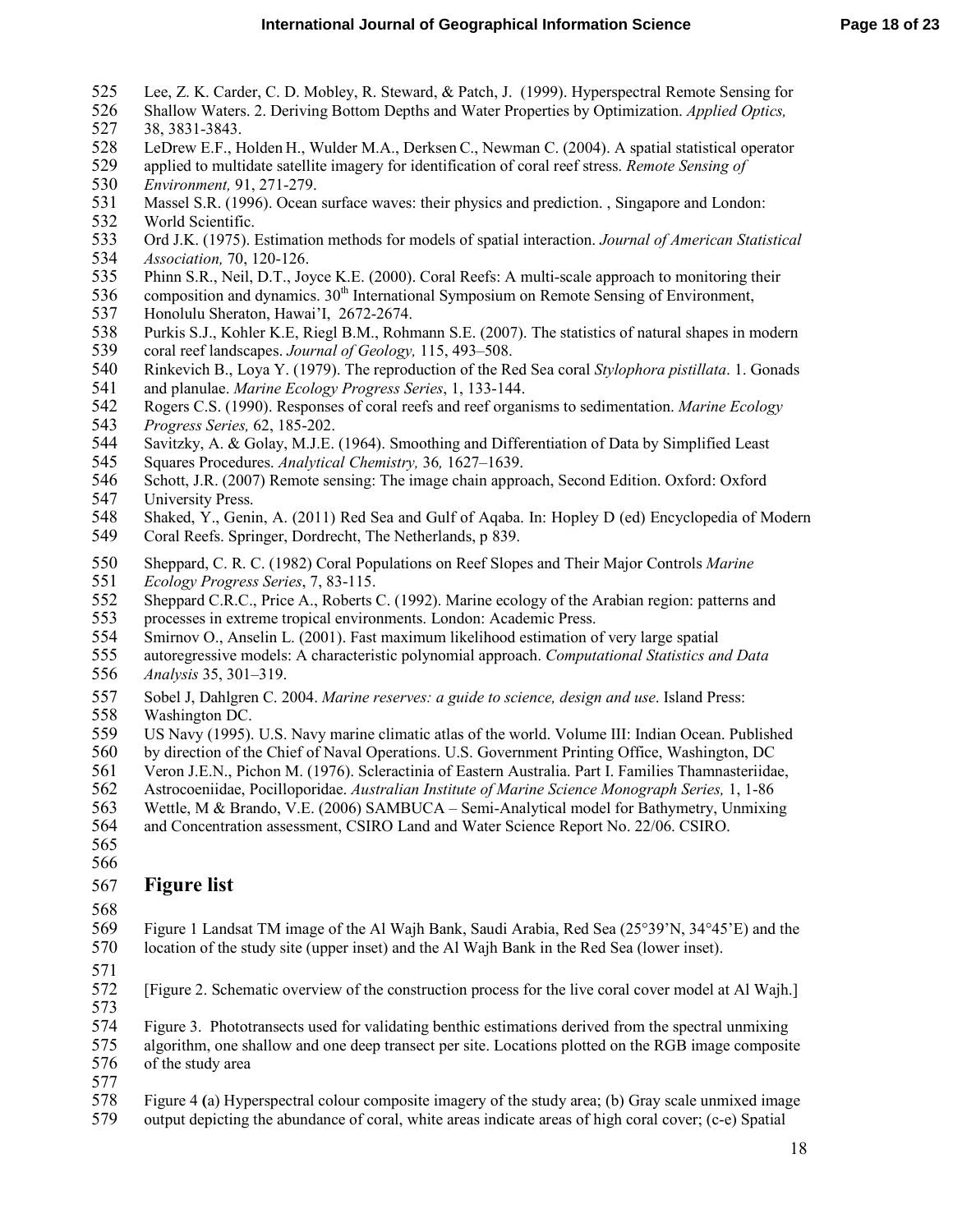- 580 distribution of the modelled values for the three explanatory variables: (c) Bathymetry, (d) Wave
- power, and (e) Suspended sediment concentration. 581<br>582<br>583
- 
- **Table 1.** Constraints employed for optimisation of the semi-analytical inversion model, as defined in Goodman (2008).
	- Goodman (2008).

| <b>Parameter</b>                                                                                          | <b>Constraint</b>      |
|-----------------------------------------------------------------------------------------------------------|------------------------|
| $P(m^{-1})$ is the phytoplankton absorption coefficient at 440 nm                                         | $0.005 \le P \le 0.5$  |
| $G$ (m <sup>-1</sup> ) = absorption coefficient for gelbstoff and detritus at $\overline{440 \text{ nm}}$ | $0.002 \le G \le 3.5$  |
| BP (m) particle-backscattering coefficient                                                                | $0.001 \le BP \le 0.5$ |
| B is the bottom albedo at 550 nm                                                                          | $0.01 \le B \le 0.6$   |
| $H(m)$ is the bottom depth                                                                                | $0.2 \leq H \leq 33.0$ |

585

586 **Table 2** Summary of results and diagnostics for the two types of regression.

| <b>CLASSIC ORDINARY LEAST SQUARES REGRESSION</b> |                     |                |                         |
|--------------------------------------------------|---------------------|----------------|-------------------------|
| $R^2$ (adjusted value)                           |                     | 0.27(0.26)     |                         |
| Moran's I of residuals                           |                     | 0.73           |                         |
| Variable                                         | $\beta$ Coefficient | Standard error | t-statistic             |
| Depth                                            | $-0.55$             | 0.03           | $-12.31$ (p $< 0.001$ ) |
| Suspended sediment                               | 0.96                | 0.03           | 27.78 ( $p<0.001$ )     |
| Wave power                                       | 0.03                | 0.02           | 14.74 ( $p<0.001$ )     |
| <b>SPATIAL MODEL</b>                             |                     |                |                         |
| $R^2$                                            |                     | 0.76           |                         |
| Moran's I of residuals                           |                     | $-0.14$        |                         |
| Variable                                         | $\beta$ Coefficient | Standard error | t-statistic             |
| Depth                                            | $-0.088$            | 0.02           | $-3.67$ (p $< 0.001$ )  |
| Suspended sediment                               | 0.168               | 0.02           | 8.80 (p<0.001)          |
| Wave power                                       | 0.040               | 0.01           | 4.15 ( $p<0.001$ )      |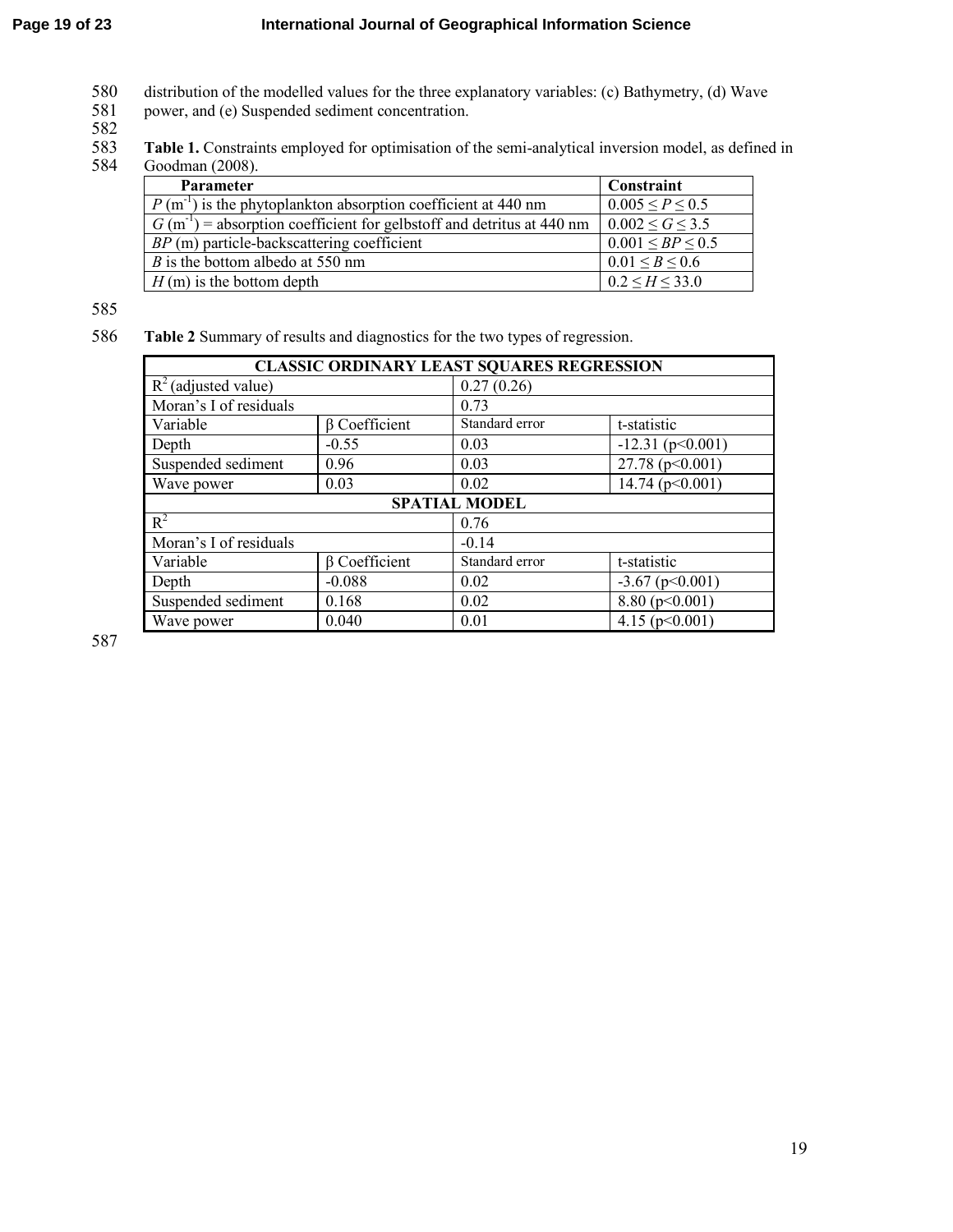

Landsat TM image of the Al Wajh Bank, Saudi Arabia, Red Sea (25°39'N, 34°45'E) and the location of the study site (upper inset) and the Al Wajh Bank in the Red Sea (lower inset). 225x254mm (96 x 96 DPI)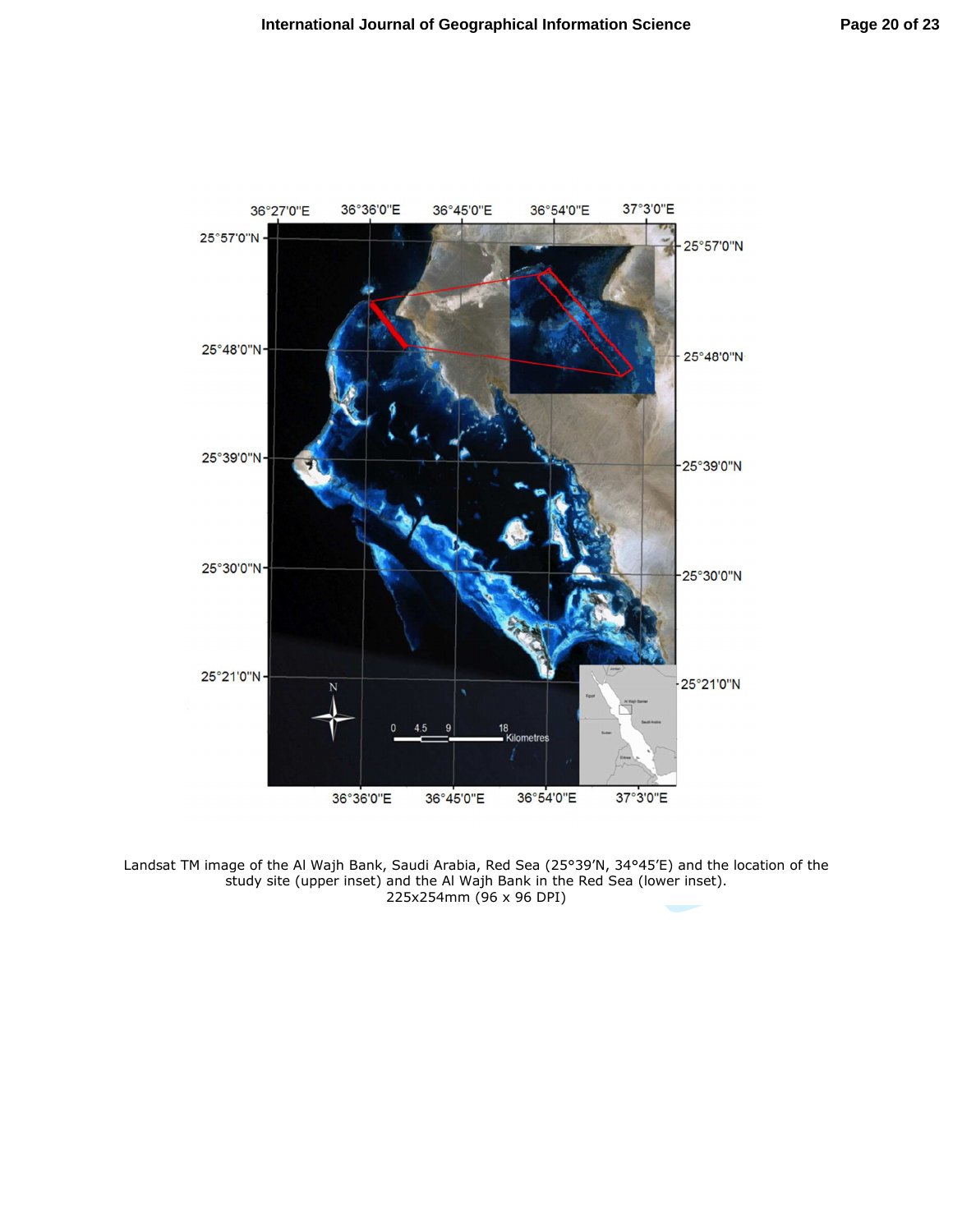

Schematic overview of the construction process for the live coral cover model at Al Wajh. 162x132mm (300 x 300 DPI)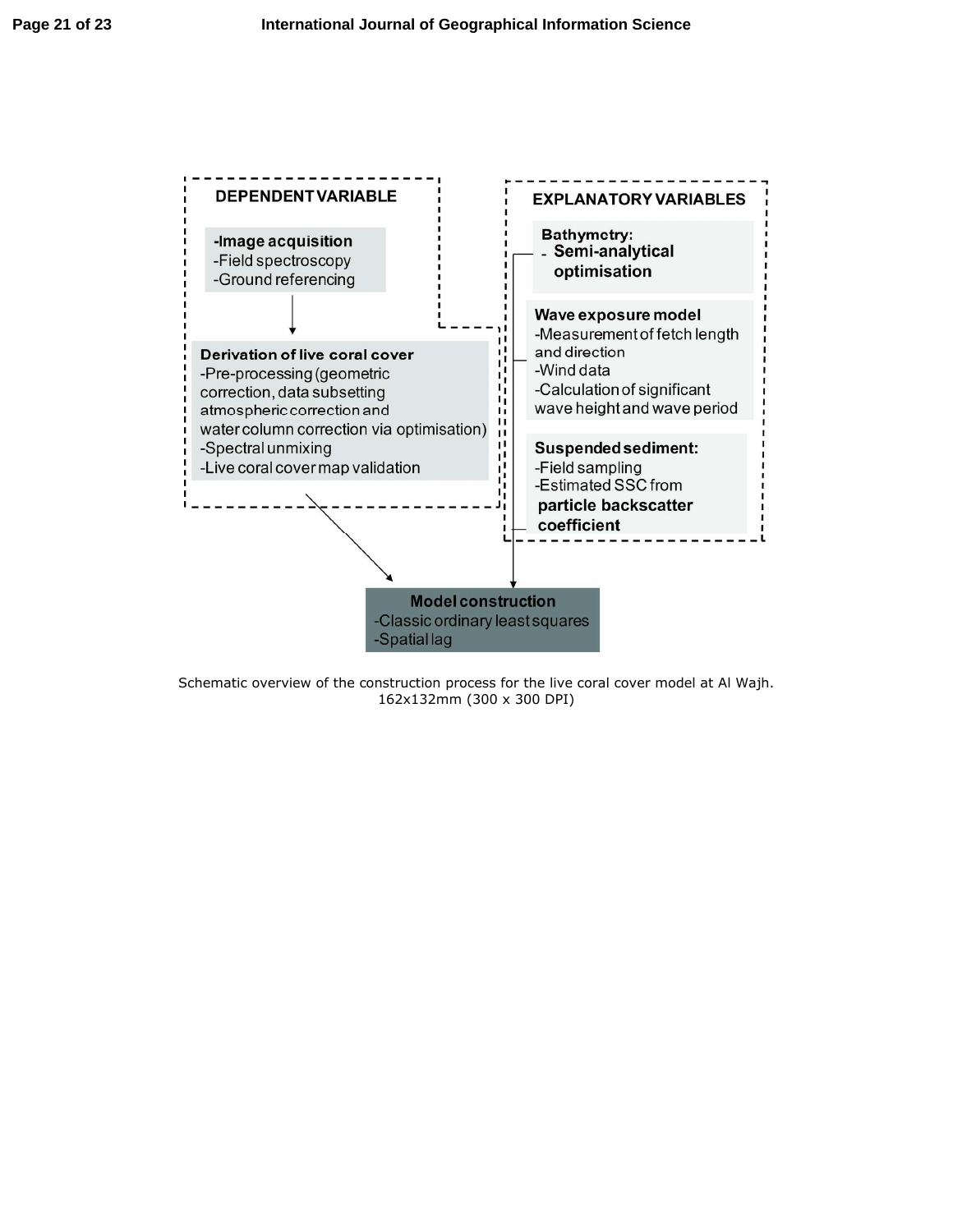

Phototransects used for validating benthic estimations derived from the spectral unmixing algorithm, one shallow and one deep transect per site. Locations plotted on the RGB image composite of the study area 322x195mm (72 x 72 DPI)